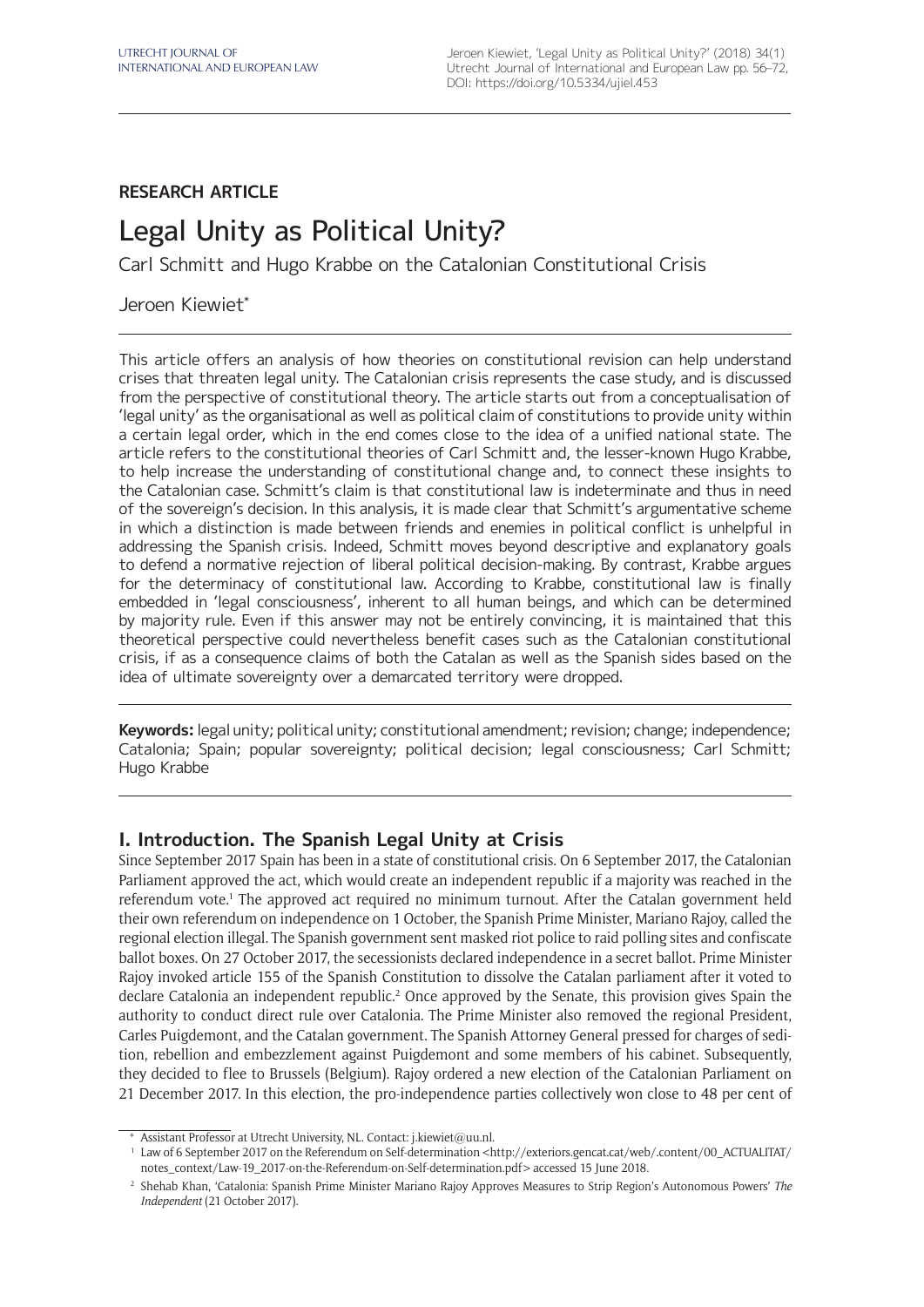the votes with a nearly 80 per cent turnout. $3$  This result allowed them to keep the absolute majority in the Catalan Parliament and claim 70 out of 135 parliamentary seats. Rajoy's *Partido Popular* won only one-fourth of the seats. Commentators called the Catalan secession attempt Spain's worst political crisis since democracy was established following dictator Francisco Franco's death in 1975.4 The Catalonian constitutional crisis developed in a spectacular way, with the flight of members of the Catalonian government, under leadership of Carles Puigdemont, into exile in Brussels.<sup>5</sup> Eventually, following a visit to Finland, Puigdemont was arrested in Germany after he crossed the Danish-German border.<sup>6</sup>

The Catalonian constitutional crisis is not just a threat to the political unity of the Spanish national state, it also affects the European Union and some of its Member States, as the flight of Puigdemont with six of his cabinet members to Belgium and his arrest in Germany made clear.<sup>7</sup> Not only were Belgium and Germany put into a difficult diplomatic position,<sup>8</sup> but also it affected the European Commission, which was forced to either accept or reject the Catalan claim of independence. The Commission decided to reject this claim.<sup>9</sup> In this article the Catalonian constitutional crisis is theoretically analysed as a threat to the legal unity of Spain. There will be a special focus on examining the relationship between constitutional change and legal unity.

The Catalonian constitutional crisis is a recent example of an attempt of constitutional change and the need for an adequate theory of constitutional revision in light of legal unity.<sup>10</sup> Constitutional revision can be viewed on different levels, starting with the amendment procedures, which are provided for in formal constitutions. The exceptional fact of constitutional revision is that it is in fact, as Peter Suber called it, a 'paradox of self-amendment'.11 From a hierarchical point of view, the formal constitution is the highest norm; therefore, it must contain a revision provision, and the constitution-making power itself formulates these amendment rules. In contrast to Acts of Parliament, many formal, written constitutions therefore contain an amendment or revision procedure.<sup>12</sup> A problem arises when there is, for instance in the Catalonian constitutional crisis, a wish to change the constitution without using the amendment procedure. That problem will be theoretically analysed in this article in light of the legal unity of Spain.

An important limitation of this article is that the Catalonian constitutional crisis will be discussed from the point of view of a Dutch scholar who has no direct access to Spanish sources, and has to rely on Dutch, English and German sources. Certain misrepresentations of what is at stake in the Catalonian constitutional crisis therefore cannot completely be avoided. On the other hand, this 'external' perspective on the Catalonian constitutional crisis could deliver a more distanced description and analysis of the current crisis. Another limitation lies in the focus on a constitutional theoretical analysis of the Catalonian constitutional crisis, which touches upon questions of political philosophy. This article, consequently, does not contain an analysis from the perspective of international law and, from that perspective, the question of Catalonia's

<sup>3</sup> Ricard Gonzalez, 'Catalonia's Crisis Is Just Getting Started' *Foreign Policy* (27 December 2017).

<sup>4</sup> Sean Murray, 'Explainer: What Now for Catalonia After the Separatists Secured Election Victory?' *The Journal* (22 December 2017) <[http://www.thejournal.ie/catalonia-election-victory-3766708-Dec2017/>](http://www.thejournal.ie/catalonia-election-victory-3766708-Dec2017/) accessed 4 April 2018.

<sup>&</sup>lt;sup>5</sup> This article refers to the 'Catalonian constitutional crisis', and not of the 'Spanish constitutional crisis'. This is because speaking of 'Catalonian' clearly refers to the current crisis, and not some of the historical crises on the Iberian Peninsula. This choice of words is explicitly not meant as a choice for one side in the crisis ('Catalonian' could be interpreted as an expression of the Madrilenian side of the discussion). No side is chosen. The article is restricted to a description and analysis of a constitutional crisis from a constitutional and theoretical point of view.

<sup>6</sup> Philip Olterman, 'German Prosecutors Ask Court to Extradite Carles Puigdemont to Spain' *The Guardian* (3 April 2018) <[https://](https://www.theguardian.com/world/2018/apr/03/german-prosecutors-ask-court-to-permit-carles-puigdemont-extradition-to-spain) [www.theguardian.com/world/2018/apr/03/german-prosecutors-ask-court-to-permit-carles-puigdemont-extradition-to-spain>](https://www.theguardian.com/world/2018/apr/03/german-prosecutors-ask-court-to-permit-carles-puigdemont-extradition-to-spain) accessed 4 April 2018.

<sup>7</sup> Claudi Pérez & Reyes Rincón, 'Supreme Court Rejects European Arrest Warrant Request for Puigdemont' *El País* (23 January 2018) <[https://elpais.com/elpais/2018/01/22/inenglish/1516611004\\_920738.html>](https://elpais.com/elpais/2018/01/22/inenglish/1516611004_920738.html) accessed 4 April 2018.

<sup>8</sup> Ulrich Preuß provides an excellent analysis of the legal difficulties of executing the arrest warrant of Puigdemont and some of his cabinet members. See Ulrich K. Preuß, 'Kataloniens Kampf geht nicht um Freiheit, sondern um Identität' *Verfassungsblog* (3 April 2018) [<https://verfassungsblog.de/spanische-tragoedie/](https://verfassungsblog.de/spanische-tragoedie/)> accessed 8 May 2018.

<sup>9</sup> Maïa de La Baume and David M. Herszenhorn, 'Brussels Defends Use of 'Proportionate Force' in Catalonia' *Politico* (4 October 2017) <<https://www.politico.eu/article/brussels-defends-use-of-proportionate-force-in-catalonia>> accessed 4 April 2018.

<sup>&</sup>lt;sup>10</sup> Some excellent work on the theory of constitutional revision has been recently done by Richard Albert. Richard Albert, Xenophon Contiades and Alkmene Fotiadou, *The Foundations and Traditions of Constitutional Amendment* (Hart Publishing 2017) and in the Netherlands by Reyer Passchier. R. Passchier, *Informal Constitutional Change. Constitutional Change Without Formal Constitutional Amendment in Comparative Perspective* (E.M. Meijers Instituut 2017).

<sup>&</sup>lt;sup>11</sup> Peter Suber, *The Paradox of Self-Amendment. A Study of Logic, Law, Omnipotence, and Change* (Lang 1990).

 $12$  In some constitutional systems it is more appropriate to speak of 'revision' – in France 'révision' (Titre XVI: De la révision); in Dutch 'herziening' (Hoofdstuk 8: Herziening van de Grondwet);– and in other constitutions of 'amendment'. I will use 'revision' and 'amendment' in this article more or less as synonyms, mostly using 'amendment' when focusing on the procedure and 'revision' for the overall process.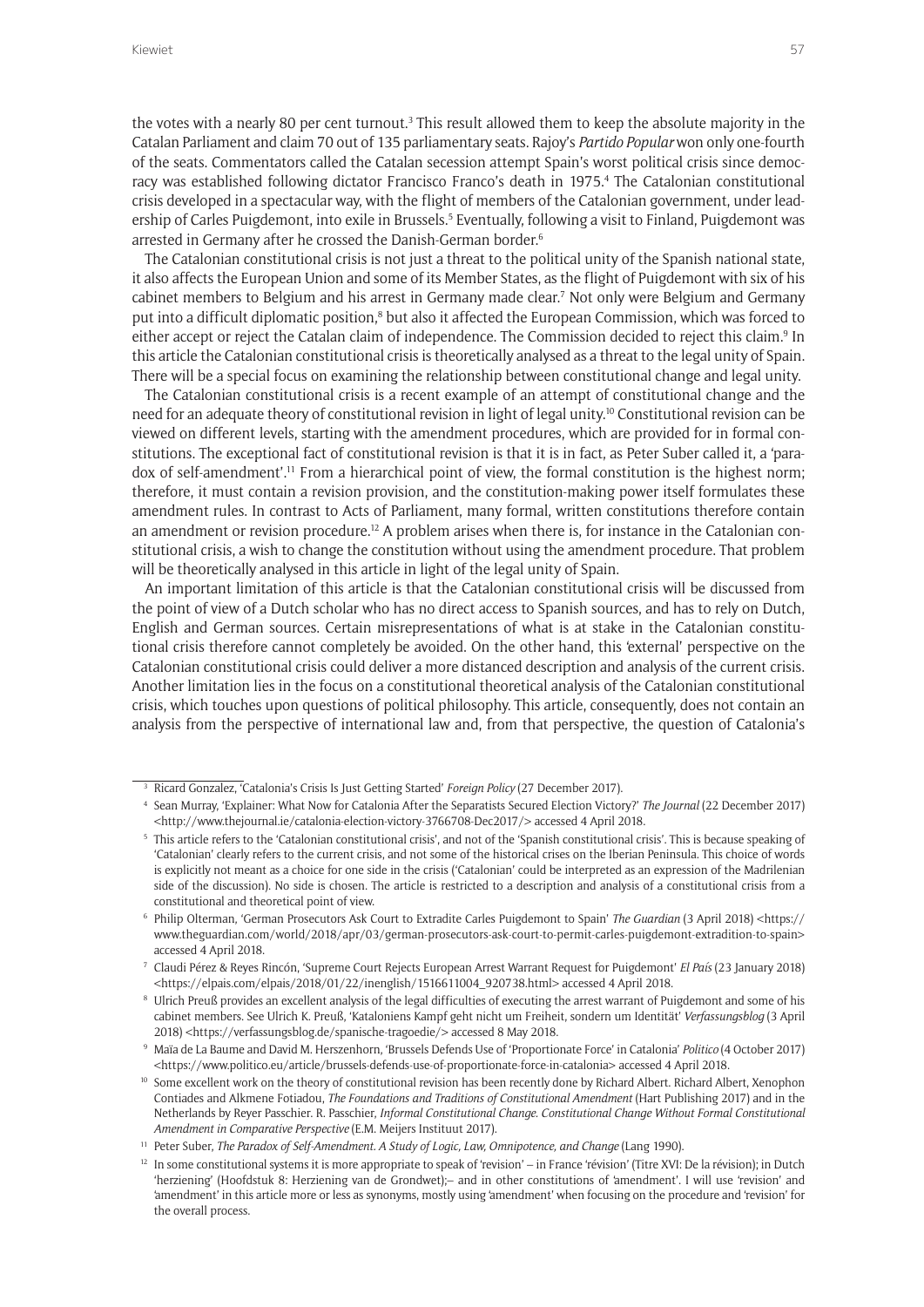self-determination.13 Therefore, this article contains no opinion as to whether the secession of Catalonia would be legitimate or illegitimate under international law.<sup>14</sup> Rather, this article helps to understand and value the arguments that were upheld by both the former Catalonian government, under leadership of Puigdemont, and the Madrilenian government.

First, some light will be shed on the historical-political background of the Catalonian constitutional crisis to understand what is at stake. In the next part the concept of legal unity is addressed. After that, the Catalonian constitutional crisis is analysed with the constitutional theory of the German constitutional scholar Carl Schmitt. This paper argues that the Catalonian constitutional crisis fits the scheme of Schmitt's theory. This theory can provide an explanation of the constitutional crisis, but also sets out that in some respects the theory is flawed. To prove this point, the third part of this paper discusses the position of Hugo Krabbe, a Dutch constitutional scholar and contemporary of Schmitt. Krabbe's position can be viewed as a well-considered opposition of Schmitt's constitutional theory. Krabbe's theory helps to understand what is at stake in the Catalonian constitutional crisis on a theoretical level. The arguments that can be derived from Krabbe's work are in many respects similar to H.L.A. Hart's criticism on the tradition of the command theory. In contrast to Krabbe, Hart does not offer a fully elaborated theory on constitutional revision. Because this article's focus on how constitutional amendment procedures relate to legal unity, Krabbe's theory is, in this respect, more relevant than Hart's.

### **A. The Spanish Constitution: the Spanish Nation and the Autonomous Communities**

To understand what is at stake for both the secessionists and the central Spanish government in the current Catalonian constitutional crisis it is important to understand its historical background. From a mere geographical standpoint, one would assume that because Spain shares the Iberian Peninsula only with Portugal this would be one of the first areas in Europe where a unified state would emerge. This was not the case. Only at the start of the 18th century, with the ascension of the Bourbons to the Spanish throne, endeavours were undertaken to centralise the country.15 In 1716, with the decree on a new system of government, Catalonia was punished because of betting on the wrong horse in the War of the Spanish Succession (1701–1714); Catalonia chose the side of the Archduke Charles of Austria, but it was Philip of Anjou, grandson of Louis XIV, who ascended the Spanish throne. Spain was centralised after the French model of centralisation.16 However, this centralisation did not put an end to the regional sentiments.

According to the Spanish Constitution of 1931, a Statute of Autonomy could be attributed to an Autonomous Region.17 Catalonia was granted its Statute of Autonomy in 1932, however, in 1938 General Franco revoked the Statute of Autonomy. The current Spanish Constitution, on the contrary, revived the old decentralised tradition. The provisions on the Autonomous Communities can be found in Part VIII, Chapter III, entitled: Autonomous Communities, articles 143–158, of the Spanish Constitution. The status of Autonomous Community can be obtained in either a slow or fast way.18 Because of Catalonia's Statute of Autonomy by referendum of 1932, the status of Autonomous Community was acknowledged to Catalonia being – besides the Basque country and Galicia – a 'historic nation'.19 By a statute dated 18 December 1979 Catalonia received the status of Autonomous Community.

The first sentence of Article 2 of the Spanish Constitution states that the constitution 'is based on the indissoluble unity of the Spanish nation, the common and indivisible country of all Spaniards'. Some parts of the Spanish military feared that uncontrolled centrifugal forces could threaten this 'indissoluble unity'.20 This was made clear during the siege of the Congress on Monday 23 February 1981. Lieutenant-Colonel Antonio Tejero, who was also involved in a military putsch in 1978, and his followers, and at the same time General Jaime Miláns del Bosch in Valencia, committed a coup d'état.<sup>21</sup> King Juan Carlos chose to maintain democracy, as established in the 1978 Constitution, and ordered the armed forces to end the coup.22 Two days later the order was restored.

- <sup>18</sup> ibid.1576.
- <sup>19</sup> ibid.
- <sup>20</sup> ibid. 1577.
- <sup>21</sup> ibid. 1548.

<sup>13</sup> This was the focus of Nicolas Levrat, Sandrina Antunes, Guillaume Tusseau and Paul Williams, 'The Legitimacy of Catalonia's Exercise of its Right to Decide' (27 November 2017) <[https://ssrn.com/abstract=3078292>](https://ssrn.com/abstract=3078292) accessed 4 April 2018. This report contains in chapter I (16–29) an overview of the political developments concerning Catalonian's self-government from 1980 onwards.

<sup>&</sup>lt;sup>14</sup> An interesting parallel with the Catalonian is the wish of secession by Quebec. See Sujit Choudhry and Robert Howse, 'Constitutional Theory and the Quebec Secession Reference' (2000) 13 Canadian Journal of Law & Jurisprudence 143. This parallel is not further examined in this article.

<sup>15</sup> Lucas Prakke, 'The Kingdom of Spain' In: Leonard Besselink et al (eds), *Constitutional Law of the EU Member States* (Kluwer 2014) 1575.  $16$  ibid.

<sup>17</sup> ibid.

<sup>22</sup> Bill Cemlyn-Jones, 'King Orders Army to Crush Coup' *The Guardian* (23 February 1981).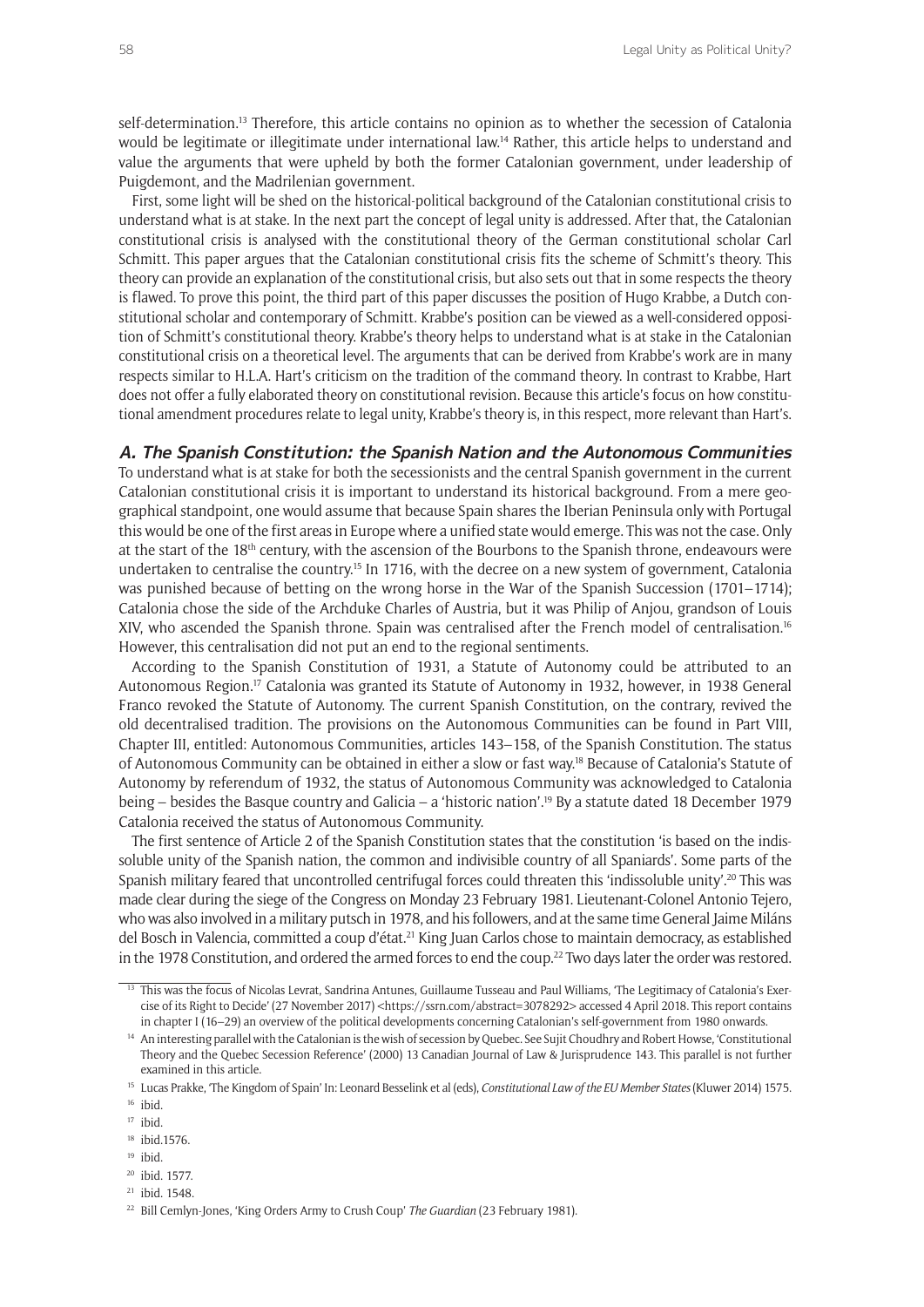Because of the anti-decentralisation agenda of the military in the young post-Franco Kingdom of Spain, the 29 December 1978 Spanish Constitution, which reinforced decentralisation to suppress the sentiments of parts of the military, was on top of the political agenda. In the period between 1981 and 1983, 13 statutes of autonomy were enacted.23 Article 152 of the Spanish Constitution contains the regulation of the institutional arrangements of the Autonomous Communities: they all have the same institutional autonomous organisation, containing a legislative assembly, a governing council, a prime minister and a high court of justice. The political balance of powers resembles the national, central government, for example; the members of parliaments of the Autonomous Communities elect one of their members as president of the council.<sup>24</sup> According to the first paragraph of article 152 of the Spanish Constitution, the president is appointed by the king. But in the second sentence it adds to this: 'it recognises and guarantees the right to autonomy of the nationalities and regions of which it is composed, and the solidarity amongst them all'. This second sentence of article 2 of the Spanish Constitution is elaborated on in Part VIII, Chapter III of the Constitution.

Despite the constitutional arrangements regarding the Autonomous Communities, the topic is still very sensitive. An important stage in the development of the Catalonian constitutional crisis was the verdict of the Spanish Constitutional Court in 2010, which was a 2006 complaint brought before the Court by the *Partido Popular*, the political party of Prime Minister Rajoy. The complaint of the *Partido Popular* was directed against the Statute of Autonomy of Catalonia, which was passed by the national parliament and by referendum of the Catalonian people. After a four-year-deliberation on 28 June 2010, the Constitutional Court decided that 14 articles were unconstitutional and another 27 articles were curtailed. One of the most salient parts of the judgement was that the Catalan language no longer had, as was put down in the 2006 Statute of Autonomy of Catalonia, preference over the Spanish language in Catalonia. Mention of 'Catalonia as a nation' and to 'the national reality of Catalonia' were declared unconstitutional as well.25 The Constitutional Court's verdict was, according to Argelia Jiménez, 'the turning point' among the Catalonian people and among Catalan constitutional scholars,26 and viewed as the 'peak' of the growing resistance of the Spanish Government to negotiate Catalonian's self-government.27 The most recent developments of the Catalonian constitutional crisis are discussed in the introduction.

### **B. The Concept of Legal Unity**

As mentioned, Spain's legal unity and its relation to constitutional change is the topic of this article. Three conceptions of legal unity can be discerned. In the first place, a division can be made between two types of legal unity claims. The first claim of legal unity is the distinction between form and content. The distinction between form and content of the law is at the core of the tradition of legal positivism.<sup>28</sup> This division can already clearly be found in John Austin's *The Province of Jurisprudence Determined*. 29 Austin strictly discerned law as it is from law as it ought to be. Lesley Green rephrased Austin's insight regarding the distinction between law's form and content in the tradition of legal positivism as follows: 'Legal positivism is the thesis that the existence and content of law depends on social facts and not on its merits'.<sup>30</sup>

Unity of content centres around the idea that law is united in the sense that there are no contradictions within the law. Legal unity in this sense can either be viewed as logical coherence or coherence of content. Logical coherence was boiled down to the question addressed by Dick W.P. Ruiter 'how to preserve logic?'.<sup>31</sup>

<sup>&</sup>lt;sup>23</sup> Prakke (n 15) 1577.

<sup>24</sup> ibid. 1578.

<sup>25</sup> Krishnadev Calamur, 'The Spanish Court Decision That Sparked the Modern Catalan Independence Movement' *The Atlantic*  (1 October 2017) [<https://www.theatlantic.com/international/archive/2017/10/catalonia-referendum/541611/](https://www.theatlantic.com/international/archive/2017/10/catalonia-referendum/541611/)> accessed 4 April 2018.

<sup>26</sup> Argelia Queralt Jiménez, 'The Catalan Question and the Spanish Constitutional Court' *Verfassungsblog* (14 October 2014) [<https://](https://verfassungsblog.de/catalan-question-spanish-constitutional-court) [verfassungsblog.de/catalan-question-spanish-constitutional-court](https://verfassungsblog.de/catalan-question-spanish-constitutional-court)> accessed 22 January 2018.

<sup>27</sup> Nicolas Levrat, Sandrina Antunes, Guillaume Tusseau and Paul Williams, *The Legitimacy of Catalonia's Exercise of its Right to Decide*  (27 November 2017) 16. [<https://ssrn.com/abstract=3078292](https://ssrn.com/abstract=3078292)> accessed at 4 April 2018.

<sup>28</sup> Brian Bix, 'Legal Positivism' In: M.P. Golding & W.A. Edmundson (eds), *The Blackwell Guide to the Philosophy of Law and Legal Theory* (Blackwell Publishing 2005) 29–30.

<sup>&</sup>lt;sup>29</sup> John Austin, *The Province of Jurisprudence Determined* (1<sup>st</sup> edn 1832, CUP 1995) 157: 'The existence of law is one thing; its merit or demerit is another. Whether it be or not be is one enquiry; whether it be or be not conformable to an assumed standard, is a different enquiry. A law, which actually exists, is a law, though we happen to dislike it, or though it vary from the text, by which we regulate our approbation and disapprobation'.

<sup>30</sup> Lesley Green, 'Legal Positivism' (2010) Stanford Encyclopedia of Philosophy [<http://plato.stanford.edu/entries/legal-positivism>](http://plato.stanford.edu/entries/legal-positivism) accessed 7 January 2018.

<sup>31</sup> Dick W.P. Ruiter, *Legal Institutions* (Kluwer Academic Publishers 2001) 8.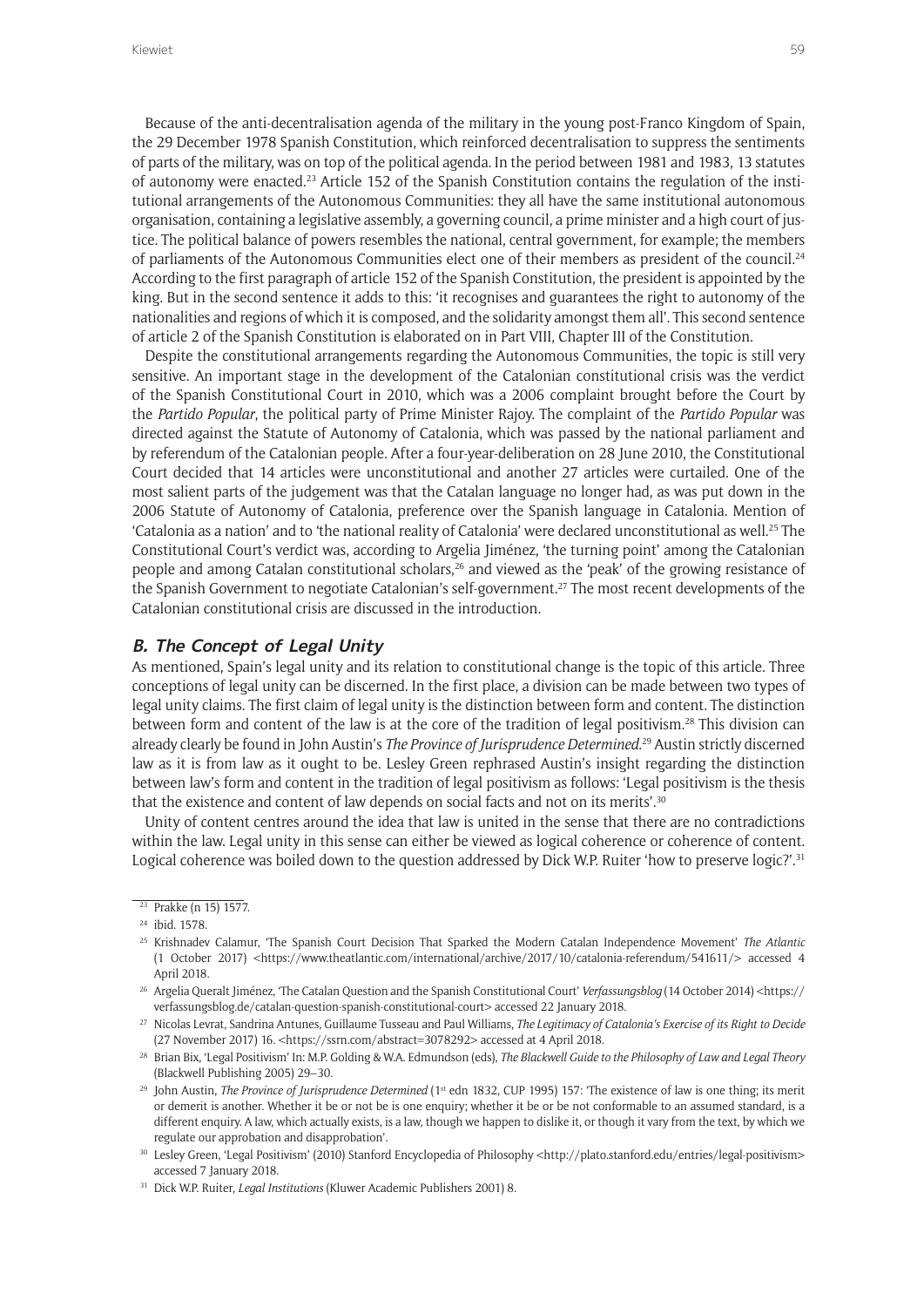Logic is, in most legal orders, assumed as an essential requirement of the law. The process of law creation however, always produces unforeseeable conflicts between legal rules, and thus, these conflicts, and the rules to resolve conflicts, are inevitable. The typical set of these conflict rules consists of the rules of *lex superior*, *lex specialis* and *lex posterior*.

Coherence of content is exemplified by Ronald Dworkin's *Law as Integrity*. In this project, coherence is not assessed as a logical prerequisite of a legal order, rather, it addresses the relationship between law and morality. The judge, who, according to Dworkin's *Law as Integrity*, is in the process of finding the one right answer, is successful if the found solution is both the best continuation of the existing law, as well the best justification of the legal system as a whole.<sup>32</sup> This moral conception of legal unity is expressed in Dworkin's statement that '[a]ccording to law as integrity, propositions of law are true if they figure in or follow from the principles of justice, fairness and procedural due process, which provide the best constructive interpretation of the community's legal practice'.33 It will be made clear that Krabbe's conception of legal unity is in many respects similar to Dworkin's.

Dworkin's thick conception of legal unity as law as integrity is problematic. It has been aptly criticised by Joseph Raz. He confronted Dworkin's notion of coherence with, among others, two problems.<sup>34</sup> First, Raz correctly pointed out that within Dworkin's notion of coherence the false assumption is made that conflicting moral principles can be reconciled by invoking a more abstract moral principle.<sup>35</sup> This is only true if there is no moral pluralism, but a singular set of ultimate moral norms. Dworkin's denial of plurality of moral norms is highly problematic.<sup>36</sup> Another problem within Dworkin's notion of coherence is, according to Raz, the vagaries of politics.37

A third conception of legal unity is the claim of political unity. Legal unity as political unity fits the picture of the territorial demarcated, national state. The German constitutional law theorist Georg Jellinek developed the classic conceptualisation of the state in his three elements doctrine (Drei-Elemente-Lehre).38 A 'state', according to this doctrine, consists of a demarcated territorial unity (Staatsgebiet), a people (Staatsvolk) and effective governmental control (Staatsgewalt).39 Despite the fierce criticism of this conceptualisation by many scholars, and the deviation of this definition in some treaties on statehood,<sup>40</sup> what constitutes a state is still defined in this manner by many constitutional scholars.<sup>41</sup> Legal unity would, in relation to the Catalonian constitutional crisis, and in light of Jellinek's three elements doctrine, concern the threatened unity of the territorial integrity of Spain.

Constitutions have played a key role in providing and expressing the political unity of the legal order. Especially with the rise of written or formal constitutions at the end of the  $18<sup>th</sup>$  century, constitutions contained provisions on jurisdiction and regulations of public institutions and the organisation and competences of the judiciary. These provisions had the goal to create a clearly organised unity within the legal order by defining and regulating state competencies. Besides these organisational provisions, most written constitutions also provide a set of norms expressing political unity. In the preambles of the American, French

<sup>&</sup>lt;sup>32</sup> Ronald Dworkin, *Law's Empire* (first published 1986, Hart Publishing 1998) 245: 'Law as integrity, then, requires a judge to test his interpretation of any part of the great network of political structures and decisions of his community by asking whether it could form part of a coherent theory justifying the network as a whole'.

<sup>&</sup>lt;sup>33</sup> ibid. 225.

<sup>34</sup> Joseph Raz, 'The Relevance of Coherence' In: Joseph Raz, *Ethics in the Public Domain* (Oxford University Press 1995) 277–325.

<sup>35</sup> Raz (n 34) 298.

<sup>36</sup> As will be discussed under paragraph II.C on Schmitt's friend-enemy-distinction, a legal theory that assumes a normality in the sense of a single set of highest moral norms is a problematic assumption. That being said, Dworkin does not commit himself to Schmitt's friend-enemy distinction or Schmitt to law as integrity.

<sup>37</sup> Raz (n 34) 296.

<sup>&</sup>lt;sup>38</sup> Georg Jellinek, *Allgemeine Staatslehre* (first published 1900, 3<sup>rd</sup> edn, Häring 1914) 144.

<sup>39</sup> ibid. 144.

<sup>40</sup> For instance article 1 of the Montevideo Convention on the Rights and Duties of States (adopted 26 December 1933, entered into force 26 December 1934) 165 LNTS 19; 49 Stat 3097. The Montevideo Convention adds 'capacity to enter into relations with the other states' to Jellinek's three elements. Also these four criteria of the Montevideo Convention are disputed, see for instance the criticism of Thomas D. Grant, 'Defining Statehood: The Montevideo Convention and its Discontents' (1999) 37 Columbia Journal of Transnational Law 403, 434–453. The point is that a fixation on criteria for statehood – whether it are 3 or 4 – is highly problematic.

<sup>41</sup> See George H. Sabine and Walter J. Shepard, 'Translators' Introduction' In: Hugo Krabbe, *The Modern Idea of the State* (Appleton and Company 1922) XXXI: 'The state is thus a unit which necessarily manifests itself in certain powers of government; these powers reside in specific agencies all of which derive their authority from a single central reservoir of power. What is assumed, therefore, is an hierarchical organization of government according to a logical scheme by which all the powers of government can be brought forth from the idea of the state. Hence political theory becomes an attempt to locate the ultimate source of authority and to trace out the channels by which it flows from its source to the final agencies by which it is exercised.'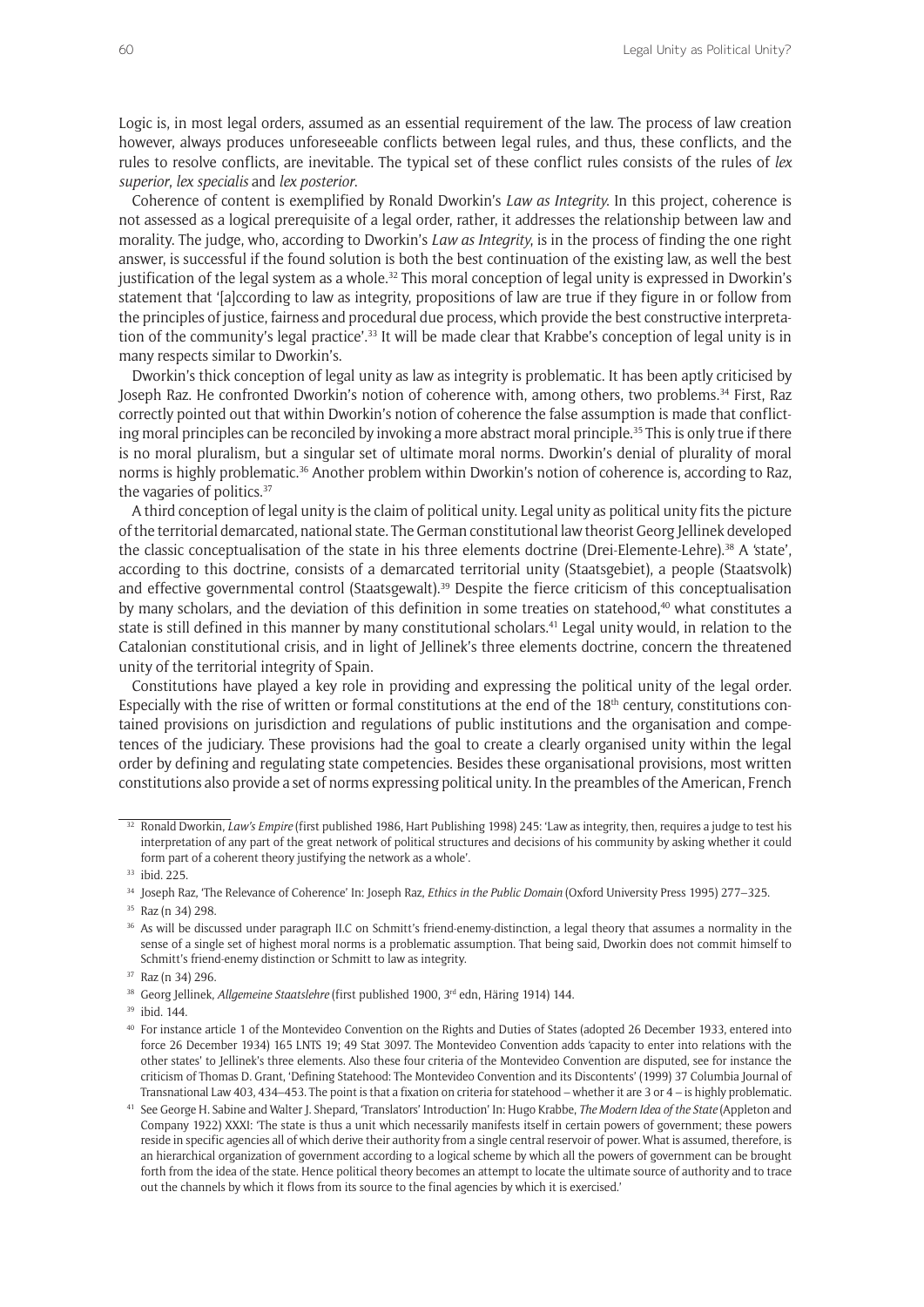and German Constitutions, the will of the people, as the constitution-*giving* power, is directly expressed.42 The people's will is to be united in a political unity, for example in Spain or France in a nation, or in Germany in a state. Therefore, legal unity can also address the expression of the people – or a certain group – to be politically united, and can be discerned from a mere legal organisational unity. As will be made clear under parts II.B and II.C, Schmitt's constitutional theory is a clear example of the conception of legal unity in the sense of political unity.

### **C. Constitutional Revision**

As mentioned in the introduction, the goal of this article is to investigate constitutional change in light of legal unity and, the Catalonian constitutional crisis is taken as a case study of constitutional change in which legal unity is at stake. The Catalonian constitutional crisis shows that the amendment procedure in Part X of the Spanish Constitution only partly answers the question of constitutional change. The Catalonian government wished to change the Spanish Constitution without using the procedure laid down in the written constitution of the Kingdom of Spain. The Spanish Constitution, as such, did not have a provision allowing for the secession of certain territorial unities belonging to the Kingdom of Spain. To achieve its wish, the Catalonian government needed to claim a constitutional amendment procedure, which was not laid down in the written constitution.

Reijer Passchier distinguishes between formal and informal constitutional change.43 He defines informal constitutional change as a change of the meaning of formal constitutional norms 'without (foregoing) formal constitutional amendment – that is, without explicit changes to the written text'.44 Passchier's distinction between formal and informal constitutional change is based on the constitutional text.<sup>45</sup> A constitutional change is therefore informal if there is an effective change of the constitution without explicit change to the text. The employed concept of a constitution by Passchier is based on: 'the ideal that constitutional text should be a comprehensive codification of the body of rules that governs the government'.<sup>46</sup> This informal constitutional amendment procedure was the act accepted by the Catalonian Parliament on 6 September 2017, containing the announcement of the independence referendum. This was a one-sided claim by Catalonia to have authority over the decision of its independence, despite the fact as mentioned, that the Spanish Constitution does not contain a provision allowing secession. Such constitutional amendment procedures outside the written constitution can only be successful if they meet acceptance of other constitutional actors within the Spanish constitutional realm.

A distinction must be made between the rules of existing constitutional law, which contain foreseen ways of amending constitutions, and cases that go beyond the regulation of the existing constitutional law. The amendment procedure is a part of a specific constitution, for example Part X of the Spanish Constitution. Many constitutions contain provisions that are excluded from amendment.<sup>47</sup> In addition, one of the fundamental laws in Spain during the Franco Era contained unamendable provisions.<sup>48</sup> The current Spanish Constitution does not contain unamendable provisions, but in Part X distinguishes between two procedures; a light and a strengthened procedure. Article 166 of the Spanish Constitution refers to the normal competences of the initiation legislation. According to the first paragraph of article 87, the government, the Congress, or the Senate can initiate revision of the Constitution. The second paragraph states that the Parliaments of the Autonomous Communities can also initiate a constitutional referendum. Popular initiatives, in the third paragraph of article 87, are excluded from initiating constitutional revision, and are therefore restricted to normal legislation. The strengthened procedure is laid down in article 168 of the Spanish Constitution. This provision distinguishes between a total or partial revision, affecting the Preliminary Title, Chapter Two, Section 1 of Title I, or Title II. Partial revisions that do not affect these parts of the Constitution fall under the lighter revision procedure of article 167. This light procedure was followed at the constitutional revisions in 1992 and in 2011,<sup>49</sup> and demands that in both houses the amendment is approved by a three-fifths majority. After that, the Congress can, according to the second paragraph, pass the amendment

<sup>42</sup> In the Netherlands only the Constitution of the Batavian People (Staatsregeling voor het Bataafsche Volk) of 1798 contained these kind of political provisions. The current constitution does not contain any norms expressing political unity.

<sup>43</sup> Passchier (n 10).

<sup>44</sup> ibid. 11.

<sup>45</sup> ibid. 11 and 205.

<sup>46</sup> ibid. 206.

<sup>&</sup>lt;sup>47</sup> For example the German Basic Law with the provision falling under the scope of article 79, paragraph 3, Basic Law or the French constitution in article 89, alinea 5, which excludes the republican form of government from revision.

<sup>48</sup> Prakke (n 15) 1537. Containing the principles of the national movement.

<sup>49</sup> ibid.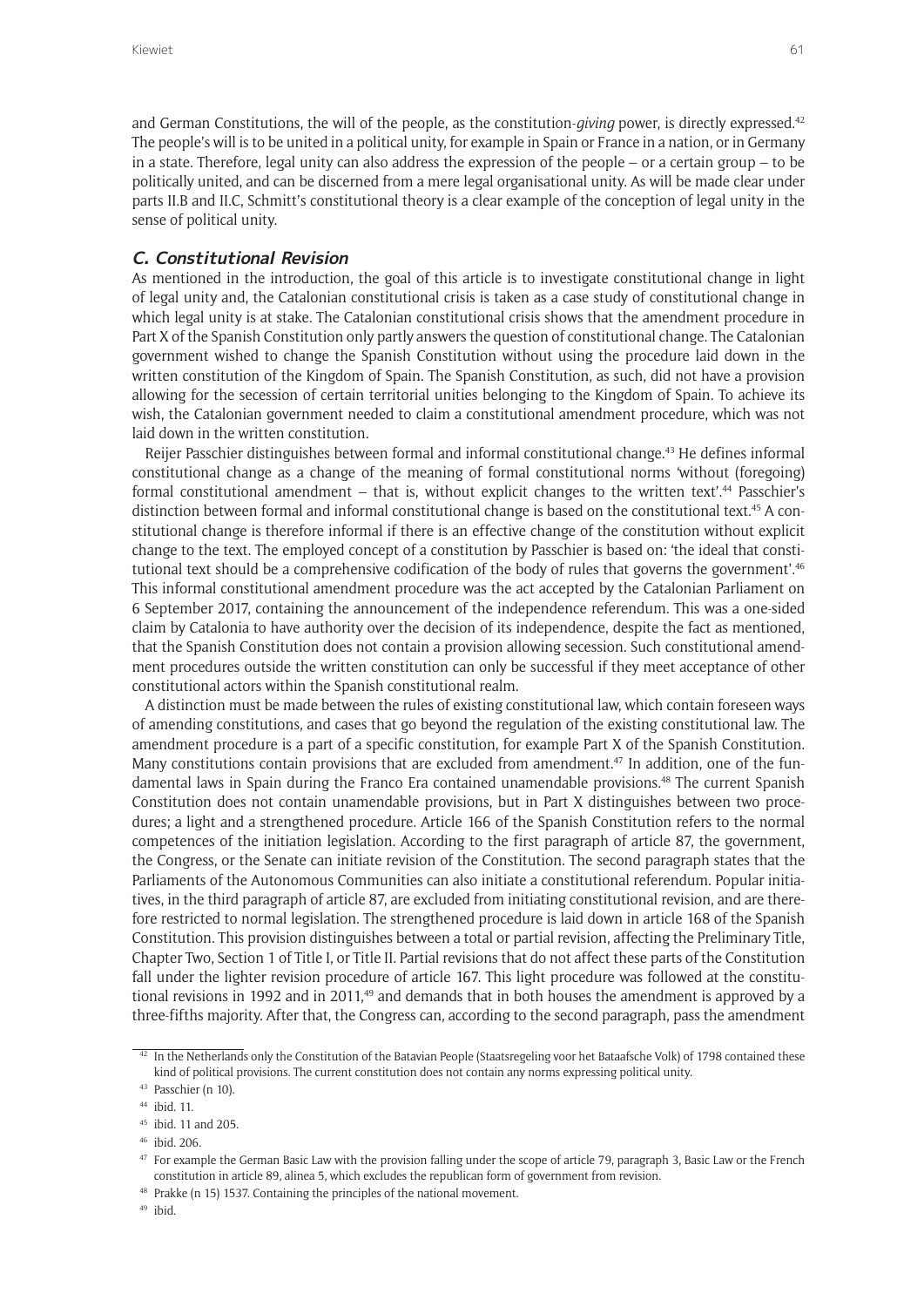by a two-thirds majority of its members. Within 15 days, according to third paragraph, one tenth of the members of both houses can demand that the proposed amendment is submitted to a binding referendum. Partial revisions that fall under the scope of the Preliminary Title, Chapter Two, Section 1 of Title I, or Title II are subject of the strengthened procedure that requires in both houses a two-thirds majority of their members to agree with proposed amendment. After passing the first round, the two houses are dissolved and the newly elected houses must vote on both the principle and the text of the proposed amendment by a two-thirds majority. After that, the amendment procedure is subject to a binding referendum.50

## **II. Carl Schmitt's Constitutional Theory**

## **A. The Indeterminacy of Constitutional Law**

There are some significant parallels between the Catalonian constitutional crisis and the work of the German constitutional law theorist, Carl Schmitt.51 In 1928 Schmitt's main work *Constitutional Theory* (*Verfassungslehre*) was published.<sup>52</sup> Instead of describing and analysing the applicable German constitutional law of the Weimar Republic, the main focus of this book was the phenomena of a constitution. A fruitful approach towards Schmitt's legal theory that underlies *Constitutional Theory* is the problem of legal indeterminacy.53 In Schmitt's first work after his PhD thesis, *Statute and Judgment (Gesetz und Urteil*),<sup>54</sup> he claimed a high degree of indeterminacy of statutory law. Only in some cases a provision from a statute determines the outcome of the case (the judgment).55 Schmitt problematised this high level of statutory indeterminacy; it is in contrast with the need of his contemporaries for foreseeability and predictability of legal judgments. According to Schmitt, his contemporaries were so obsessed with foreseeability and predictability that he describes them as 'poor devils' for whom the railway timetable is the holy book.<sup>56</sup> In Schmitt's view these people cannot live with the uncertainty of outcomes in legal cases. His proposed solution is to introduce, besides statutory law, other determinants for the outcome in legal cases. In *Statute and Judgment* this other determinant is the legal practice itself; the judge is making the right decision if another judge would make the same decision in a similar case.<sup>57</sup> Thereby, it is the legal practice itself that constitutes the norms that determine – besides the statutory provision – the outcome. In other words: a normality is constituted that guides the judge's decision. This notion of 'normality' will be further discussed under part II.C.

The problem of indeterminacy of law remains the red thread in Schmitt's later works on constitutional law. In his later works the focus of the indeterminacy problem is shifted from the judge to the public officials, such as the imperial government or the imperial president, under the constitution of the Weimar Republic.58 In *Constitutional Theory,* Schmitt clearly states the impossibility of overcoming indeterminacy in constitutional law. He wrote on the Prussian conflict between king and provincial assembly, 1862 to 1866, that the royal government could act freely because this case was not regulated: 'The constitution was said to have a "gap" here, and the king could claim for himself the presupposition of unlimited jurisdiction. Such "gaps" are always possible, and an essential part of a constitutional conflict is that one can successfully present claims based on unforeseen circumstances. The uselessness of all normative types of discourse on the "sovereignty of the constitution" reveals itself here especially clearly'.59

Here Schmitt uses 'gap' in a negative sense. In Schmitt's view, the liberal doctrine is unnecessarily problematising what it called 'gaps'. In his view on legal indeterminacy 'gaps' are inevitable and not something to problematise to a great extent as 'liberals', in his view, tend to do.<sup>60</sup> A fortiori, Schmitt opposes the idea of attaching 'gaps' in constitutional law with the consequence that it should not be constitutional *legal* problems. Schmitt only embraces the 'gap' semantics in a mere negative sense. The next section demonstrates

<sup>60</sup> ibid.

<sup>50</sup> ibid.1537–1538.

<sup>&</sup>lt;sup>51</sup> This article is restricted to the discussion between Carl Schmitt and Hugo Krabbe on constitutional change. This does not mean that other approaches, for instance Giorgio Agamben's interpretation of Schmitt's state of exception, could be of great interest too, Giorgio Agamben, *State of Exception* (Chicago University Press 2005).

<sup>52</sup> Carl Schmitt, *Constitutional Theory* (Jeffrey Seitzer tr, Duke University Press 2008).

<sup>53</sup> This claim is substantiated in the following works: Jeroen Kiewiet, 'Does Carl Schmitt Defend a Critical Legal Indeterminacy Thesis?' In: Ubaldus de Vries & Lyana Francot (eds), *Law's Environment: Critical Legal Perspectives* (Eleven Publishers 2011) 155–174; Jeroen Kiewiet, 'Carl Schmitt en de beslissing in het recht' 2013 (10) Ars Aequi 740; Jeroen Kiewiet, *Carl Schmitts dezisionistischer Rechtsbegriff* (GvO 2014).

<sup>54</sup> Carl Schmitt, *Gesetz und Urteil* (first published 1911, Beck 1969).

<sup>55</sup> ibid. 8.

<sup>&</sup>lt;sup>56</sup> Carl Schmitt, *Theodor Däublers "Nordlicht"* (first published 1916, Duncker & Humblot 1991) 60.

<sup>57</sup> Schmitt (n 56) 71.

<sup>58</sup> Schmitt, *Der Hüter der Verfassung* (first published 1923, Mohr Siebeck 1931) 192.

<sup>59</sup> Schmitt (n 52) 107.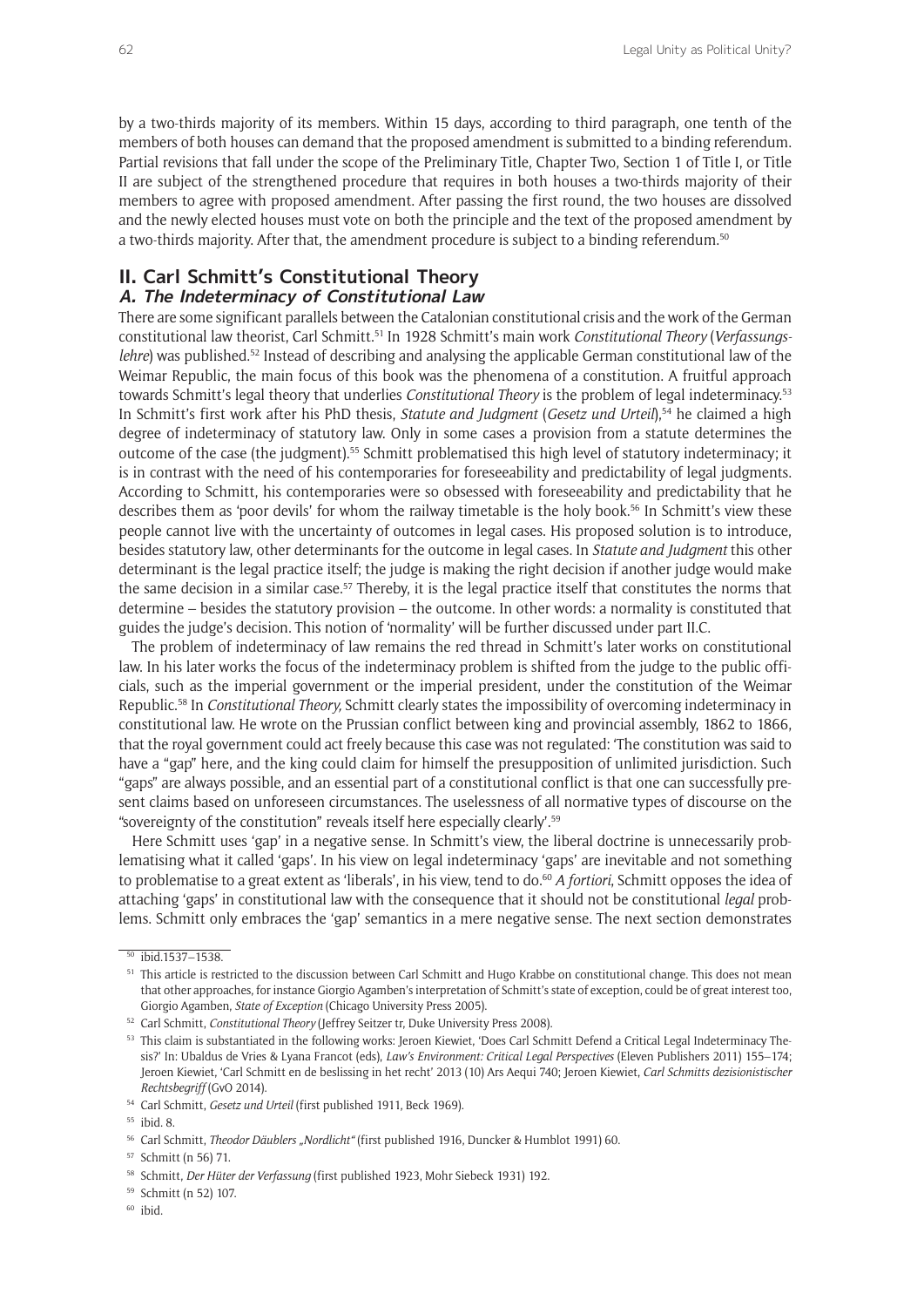that Schmitt is wrong on this point. On a side note, the 'gap' semantics spans a bridge between Schmitt's constitutional theory and the debate between Ronald Dworkin and H.L.A. Hart on the determinacy of law. Dworkin was accusing Hart of promoting a model of a legal system in which a judge had discretion in 'borderline cases', that is, cases wherein the direct application of a legal rule was problematic. In Dworkin's interpretation 'discretion' stands for a gap in the law. Dworkin's reaction to Hart's model was a model of a legal system without gaps, thus a gapless legal system. In part III.A this side note is further developed.

With 'normative types of discourse', as quoted above with respect to the 'sovereignty of the constitution', Schmitt means every type of legal reasoning that adheres to the basic model of the legal syllogism, containing a major premise of legal rules (also called: legal norms), a minor premise of facts (also called: the relevant facts, the case), and the outcome (conclusion). The model's assumption is that legal rules (legal norms) solely determine the outcome. It was already clear in relation to his early work that Schmitt fundamentally opposes this position. For him, the law – the set of legal norms – is to a very large extent underdetermined, almost completely indeterminate. According to Schmitt, it is useless – in the sense of the 'uselessness of all normative types of discourse' – to deny this fact. Only the 'liberal method' – this is, for Schmitt, roughly the 19<sup>th</sup> century 'positivist' constitutional law theory, which should not be confused with the general tradition of legal positivism<sup>61</sup> – evades the inevitable question; namely 'the question regarding the subject of the constitution-making power and the *representatives* of the political unity that are empowered to decide and which for this purpose constituted a sovereign third'.<sup>62</sup>

According to Schmitt's constitutional theory the Catalonian independence referendum can be seen as a 'gap' in constitutional law. It is an unregulated case. Especially on the side of the Catalan government, the unforeseeability of the constitutional situation has been stressed; the Spanish Constitution of 1978 does not provide the possibility of regulation of independence of the Autonomous Communities. The Catalan government, for their sake, framed – just as Schmitt describes in the quoted passage – the situation as unforeseen, and *therefore* unregulated.

The *conclusion* of this reasoning is problematic for both Schmitt's theory and the Catalan claim of the legitimacy of the referendum. Schmitt's claim, which must be agreed upon, is that it is impossible to regulate all future events.<sup>63</sup> But his conclusion that a 'gap' is completely unregulated is not sufficiently justified. It is inconceivable that the law has a complete absence of norms and standards. In the Catalonian constitutional crisis this is demonstrated by the position of the central Spanish government. Prime Minister Rajoy referred to the norms of the Constitution and the Autonomous Statute of Catalonia.64 The claim that the constitutional crisis was unforeseeable does not mean it was completely unregulated. In fact, the position of Prime Minister Rajoy comes very close to an argument of the 'sovereignty of the constitution'. If this argument is successful, and at this moment it seems to be that the central Spanish government perseveres, Schmitt's qualification of the 'uselessness of all normative types of discourse' is not convincing.

### **B. One Bearer of the Constitution-Making Power**

A question that follows from Schmitt's basic assumption of the indeterminacy of constitutional law is: who decides? In *Constitutional Theory* Schmitt adheres to the view, developed in his previous works, that only with the decision of a certain person or instance, the law is given. As mentioned above, case law does not have foreseeability or predictability; it always comes down to the decision of the judge. This is the core thesis of Schmitt's *decisionism*. 65 The question after the subject of the decision-making power is the recurrent issue of Schmitt's constitutional theory. In his work Schmitt often refers to Thomas Hobbes, who famously asked in *De Cive*: '*quis judicabit*'?66 As in Hobbes's *Leviathan* there can only be *one* sovereign, Schmitt states: 'Inside

 $61$  It is important to notice that Schmitt's use of the word 'positivism' is not in line with the tradition of legal positivism, as discussed under part I.B. of this article. See John Gardner, 'Legal Positivism: 5 ½ Myths' (2001) 46 American Journal of Jurisprudence 199. On pages 211–214 and 218–222 Gardner clarifies that legal positivism does not prescribe certain interpretation methods, which is Schmitt's claim concerning 'positivism'.

<sup>62</sup> Schmitt (n 52) 107. Italics in the original.

<sup>63</sup> This point is also clearly made by Hart. See H.L.A. Hart, *The Concept of Law* (OUP 1994) 124 ff.

<sup>64</sup> Sam Jones, Stephen Burgen and Emma Graham-Harrison, 'Spain Dissolves Catalan Parliament and Calls Fresh Elections' *The Guardian* (28 October 2017).

<sup>&</sup>lt;sup>65</sup> The problem of Schmitt's position is that this position can only be maintained if there are no cases in which the outcome does not follow directly from a legal rule. This was masterfully demonstrated by Lawrence Solum. See Lawrence B. Solum, 'On the Indeterminacy Crisis: Critiquing Critical Dogma' (1987) 54 University of Chicago Law Review 462, 471–472.

<sup>66</sup> Schmitt (n 52) 101.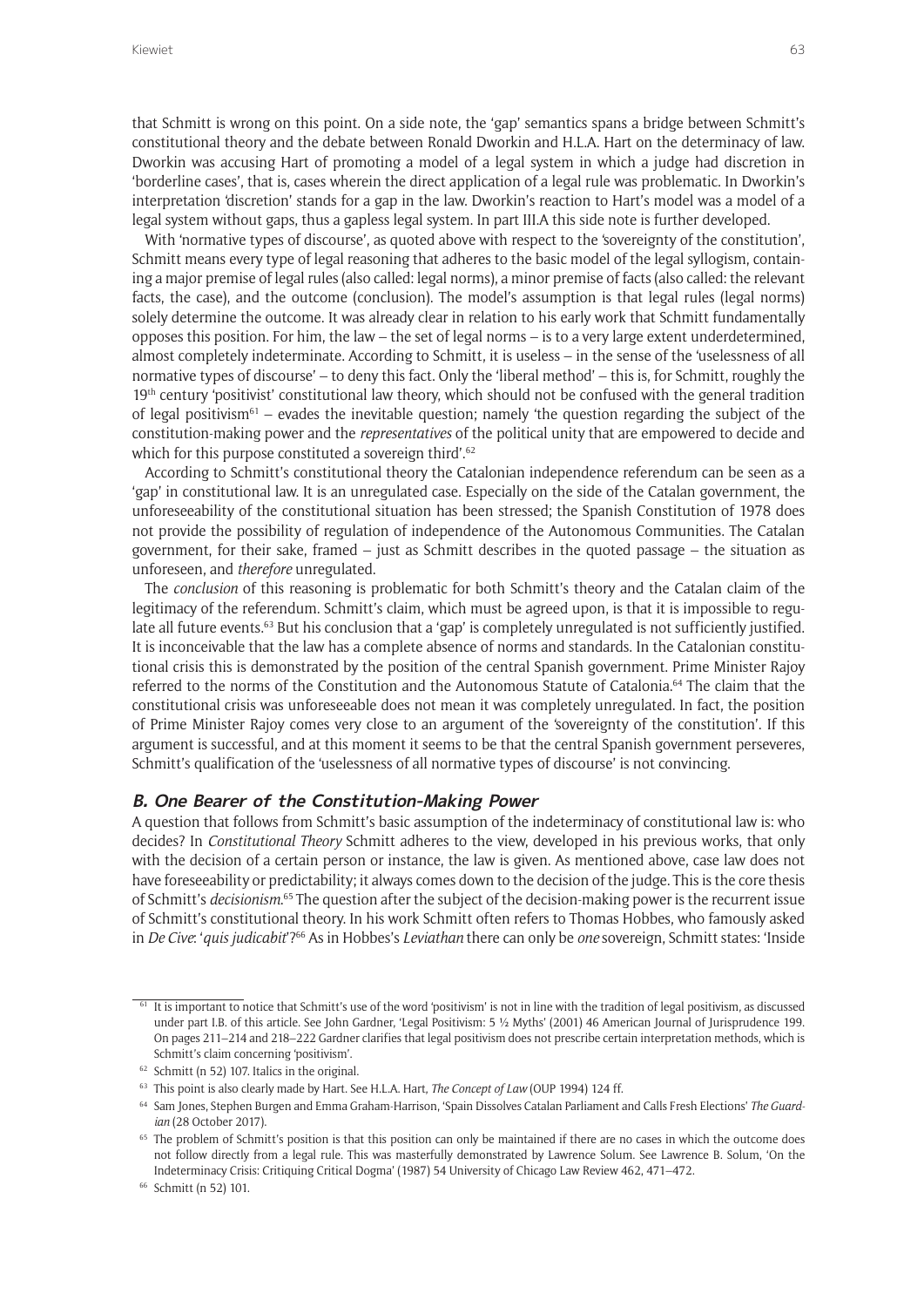every political unity, there can only be one bearer of the constitution-making power'.<sup>67</sup> Schmitt stresses again that one must be an adherer to the 'liberal method' to deny this fact.

According to Schmitt, the real sovereign is not acting on itself, but the representatives of the political unity are in fact acting as a sovereign third. As Schmitt points out in *Constitutional Theory,* a new epoch started with the American Declaration of Independence of 1776 and the French Revolution of 1789.68 The crucial point of Schmitt's consideration is the following: 'This case involves people themselves determining the type and form of their own political existence. (…) With complete awareness, a people took its destiny into its hands and reached a free decision on the type and form of its political existence'.<sup>69</sup>

But these are rare occasions in which the people manifest themselves directly and take into their own hands the decision on the type and form of their political existence. In many cases, it is a sovereign third – a *representative* – of the people who expresses the people's decision. On many occasions in *Constitutional Theory* Schmitt refers to Emmanuel-Joseph Sieyès's classical distinction between *pouvoir constitutant* (the constitution-making power) and the *pouvoir constitué* (the constituted powers). For Schmitt, as it was for Sieyès, the people are the *pouvoir constituant* who are in the state of nature. In the words of the German philosopher Matthias Kaufmann, the people can be viewed as 'a pre-legal person, who sometimes is a bit wild and tries to get rid of the harness of the order of the state'.<sup>70</sup> In Schmitt's words, the people is 'a kind of higher person'.71 Apparently, in both Sieyès's and Schmitt's theory the people as the *pouvoir constituant* are always there, however, they only manifest themselves on some occasions. Schmitt draws attention to four categories of cases in which this manifestation can be observed in modern democracies, ranging from the 'modest' expression of the people by way of the national assembly drafting and passing constitutional legislation, to the direct and open declaration of the people's will by way of general popular vote (plebiscite).<sup>72</sup>

On 10 October 2017, President of Catalonia Puigdemont delivered a speech in the Catalonian Parliament in which he declared that he defended 'the mandate of the people of Catalonia to become an independent republic'.73 This declaration of Puigdemont exactly resembles Schmitt's theory of a sovereign third, that is, a representative of the people claiming to have a mandate. Immediately a couple of questions arise from Puigdemont's declaration. When was this 'mandate' given to him to represent the entire Catalonian people? According to Spanish constitutional law, the President is elected by the Parliament of Catalonia and appointed by the King of Spain according to the first paragraph of article 152 of the Spanish Constitution. His authority is not based on the people's direct vote for his office. Rather, this article of the Constitution provides that he is, 'the supreme representation of the respective Community as well as the State's ordinary representation in the latter.' The President's role under the Spanish Constitution seems to be a mere representative of the decentral state and represents the central state within the Autonomous Community of Catalonia. He is clearly not a 'people's representative', as for example, the French President or the American President, nor the German Imperial President of the Weimar Constitution of 1919, who, according to Schmitt, could claim to be the keeper of the constitution (*Hüter der Verfassung*).74

The declaration of Puigdemont aptly shows the problems of Schmitt's conceptual framework. Besides being an official with certain constitutional tasks, he has – contrary to the Catalonian Parliament – no role in outing the Catalonian people's voice; he is a *state* representative. He just went beyond his constitutional role and claimed the people's mandate. In contrast to constitutional revision, if successful, this would lead to a constitutional revolution, setting aside the existing constitution and its revision procedure.75 This makes his declaration potentially very dangerous. Anyone can claim to represent 'the people'. Almost all dictators came into power by claiming to represent the 'real' people or the people's 'real' interests.

<sup>71</sup> Carl Schmitt, *Die geistesgeschichtliche Lage des heutigen Parlamentarismus* (Duncker & Humblot 1926). In the original: 'eine Art Überperson'.

<sup>74</sup> Schmitt (n 58) 132 ff.

<sup>67</sup> ibid. 105.

<sup>68</sup> ibid. 126.

<sup>69</sup> ibid. 127.

<sup>70</sup> Matthias Kaufmann, *Recht ohne Regel? Die philosophischen Prinzipien in Carl Schmitt Staats- und Rechtslehre* (Alber 1988) 205. Original quote: 'eine Art *vorjuristische Person*, die bisweilen etwas ungebärdig ist und das Zaumzeug der staatlichen Ordnung abschüttelt.'

<sup>72</sup> Schmitt (n 52) 132–134.

<sup>73</sup> Ray Sanchez and Natalie Gallón, 'Catalonia's President Puts Off Declaration of Split From Spain' *CNN* (10 October 2017) <[http://](http://edition.cnn.com/2017/10/10/europe/catalonia-independence-declaration-delayed-spain/index.html) [edition.cnn.com/2017/10/10/europe/catalonia-independence-declaration-delayed-spain/index.html](http://edition.cnn.com/2017/10/10/europe/catalonia-independence-declaration-delayed-spain/index.html)> accessed 16 October 2017.

<sup>75</sup> Schmitt (n 52) 147 ff.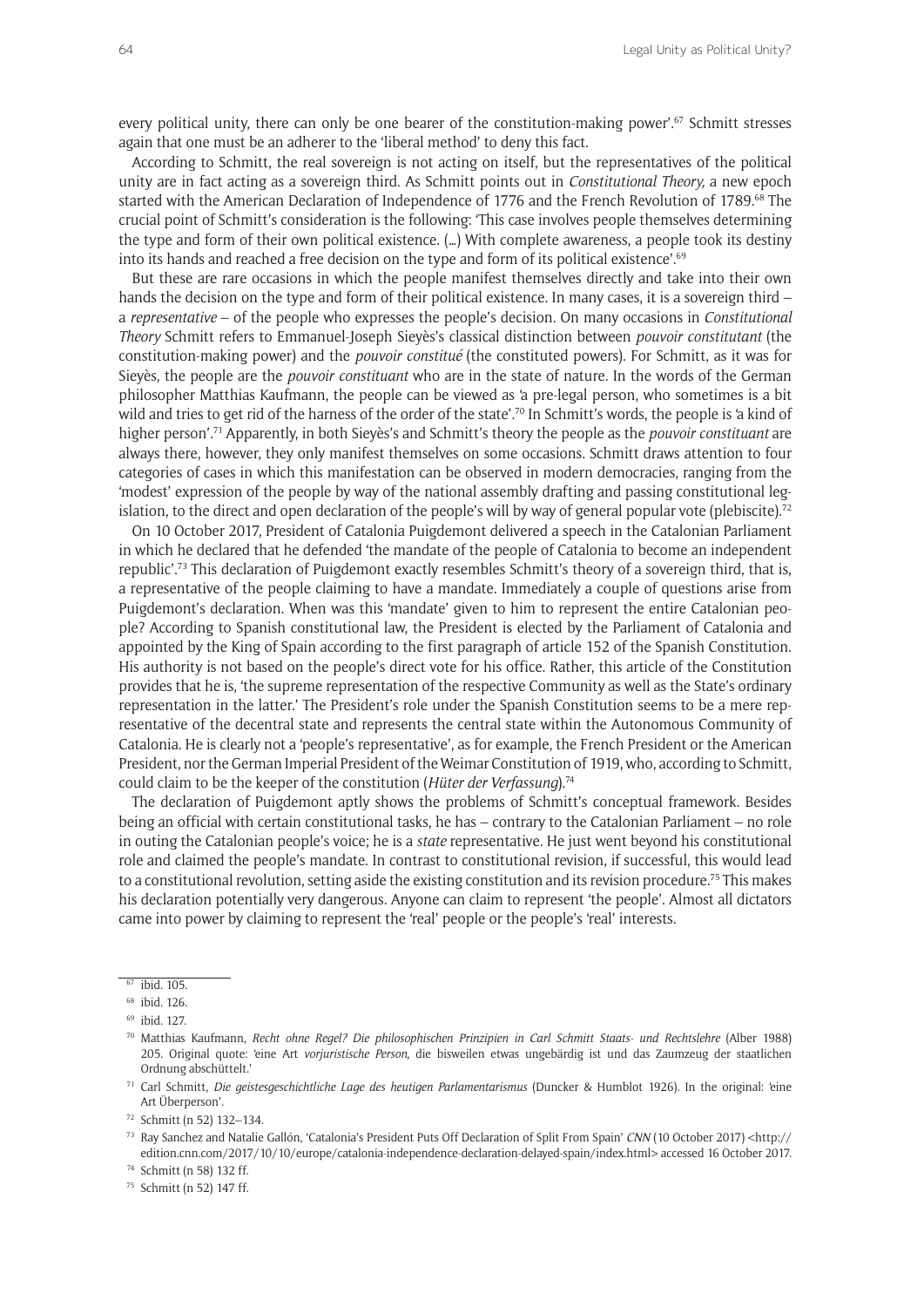What makes a certain group of persons a 'people' in the sense of Schmitt's theory? Schmitt's answer to this question is that before the constitutional contract can be agreed on – expressed in the *pouvoir constitué*, such as in a written constitution or acts of parliament – the people need to establish a political unity. To be clear: the 'constitutional contract' is not the establishment of a political unity.76 A 'people' requires a minimum of homogeneity; a substantive democratic similarity.77 Already in Schmitt's *Political Theology*  this is clearly expressed:

'Every general norm demands a normal, everyday frame of life to which it can be factually applied and which is subjected to its regulations. The norm requires a homogeneous medium. This effective normal situation is not a mere "superficial presupposition" that a jurist can ignore; that situation belongs precisely to its immanent validity. There exists no norm that is applicable to chaos. For a legal order to make sense, a normal situation must exist, and he is sovereign who definitely decides whether this normal situation actually exists'.<sup>78</sup>

Thus, the normal order precedes the legal order. This 'normal order' can be established in a revolution. The foundation of the order on ground of normality implies that there are certain informal, not legal, standards that provide guidance. The next section discusses the question of who is 'sovereign who definitely decides' on normality according to Schmitt's constitutional theory.

### **C. Friends and Enemies of the New Catalonian Constitution**

In the Catalonian constitutional crisis one can recognise a key point of Schmitt's controversial book *The Concept of the Political* (*Der Begriff des Politischen*).79 In this work Schmitt claims that every controversy is – at a certain level of intensity – a political conflict. According to Schmitt, there are no neutral, i.e. non-political, domains of human life in which economic and technical organisation can completely eliminate politics.<sup>80</sup> Politics should not, in the definition of Schmitt, be viewed as a kind of definition or description which runs down to an equalisation of 'politics' with 'state'.<sup>81</sup> Instead, politics is a category with its own criterion. In aesthetics the distinctive criterion is between beautiful and ugly, in ethics between good and evil, and in politics it is the distinction between friend and enemy.82

The problem with the friend-enemy distinction starts with its polarised definition; it distinguishes between either friends or enemies. In contrast to 'beautiful' or 'good', an 'enemy' does not refer to an established class of objects or thoughts, which can be explicated by the person who is claiming that something is 'beautiful' or 'good'. This explication can respectively be a certain aesthetical theory or an ethical theory. What constitutes the enemy? The only thing that is clear is that, because of the polarised definition, it must be the opposite of friend.

As mentioned, according to Schmitt, every conflict is potentially political. In *Constitutional Theory*  Schmitt expresses this point as follows, '[e]very genuine conflict reveals the simple either/or of the mutually exclusive principles of political form.… In the critical moment, the unresolved conflict and the necessity of a decision manifested itself<sup>''</sup>.<sup>83</sup> This 'decision' is the decision concerning friends and enemies of the constitution and expresses the 'political consciousness' of the people to discern between friends and enemies of the constitution.<sup>84</sup>

Legal unity is, in Schmitt's view, provided by the sovereign who decides on the normal order. With his decision, 'normality' and, consequently, unity is established; there is a unity of *friends* that can be discerned from 'the others' – the enemies. Unity, therefore, is the foundation of every order. It is no coincidence that Schmitt uses this in reference to Virgil, the Latin proverb '*ab integro nascitur ordo*', as the closing line of

<sup>76</sup> ibid. 113.

<sup>77</sup> ibid. 275.

<sup>78</sup> Carl Schmitt, *Political Theology* (George Schwab tr, The University of Chicago Press 2005) 13.

<sup>79</sup> Schmitt, *Der Begriff des Politischen* (first published 1932, Duncker & Humblot 2002).

<sup>80</sup> ibid. 57.

<sup>81</sup> ibid. 19–22.

<sup>82</sup> ibid. 26.

<sup>83</sup> Schmitt (n 52) 105.

<sup>84</sup> ibid. 275. The full impact of this point was demonstrated by Schmitt in Carl Schmitt, *Staat, Bewegung, Volk* (Hanseatische Verlagsanstalt 1933) 6 ff. The act of parliament regarding empowering the national-socialist government on 24 March 1933 (Ermächtigungsgesetz) was viewed by Schmitt as a new constitution, based on the constitution making power of the German people.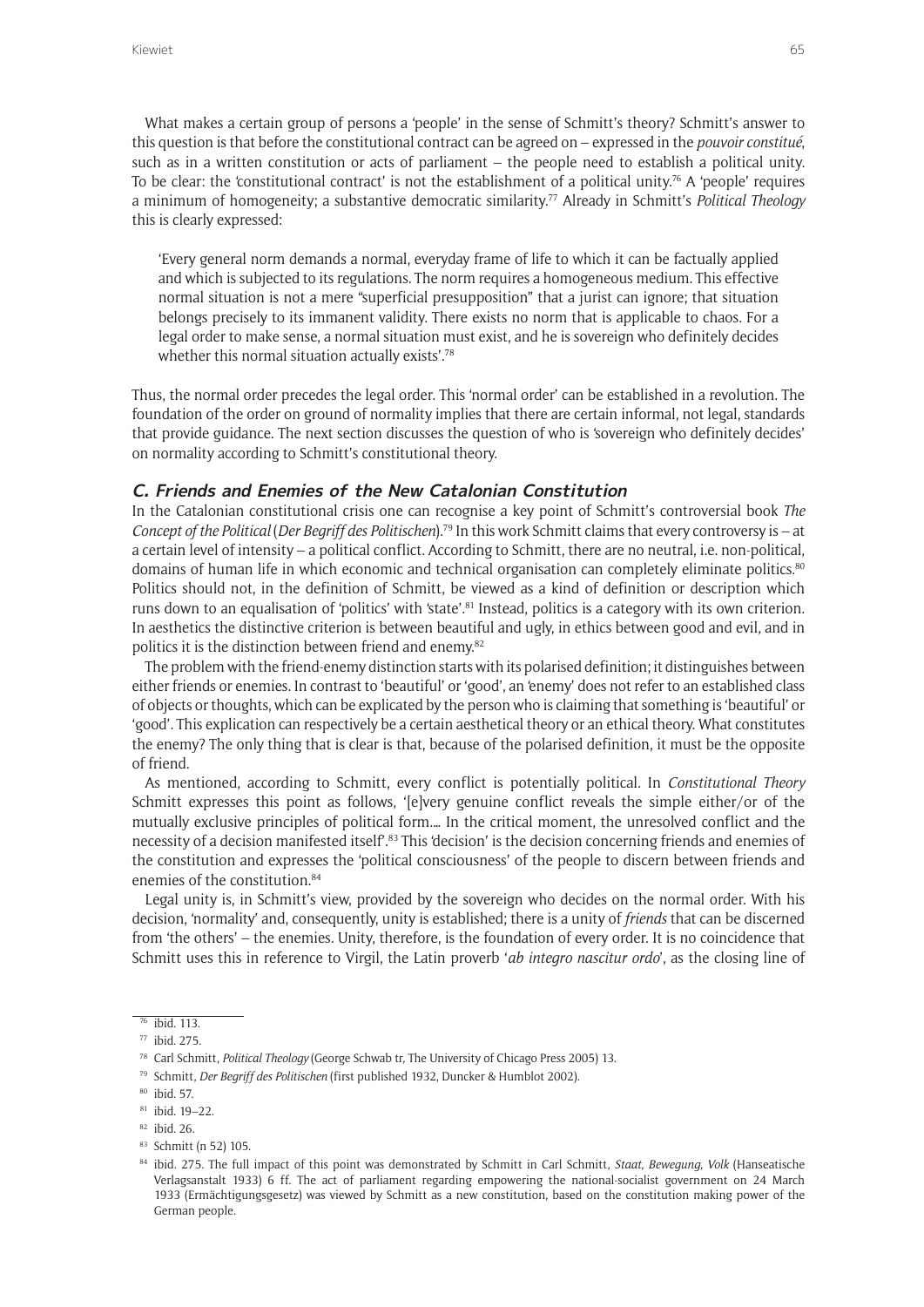his *The Concept of the Political*;<sup>85</sup> the order is born afresh, which means that the unity is established by the sovereign decision between friends and enemies.

Puigdemont asked for exactly this expression of the 'political consciousness' of the Catalonian people to discern between friends of a new constitution concerning Catalonian independence, and enemies of this new constitution. In all his rhetoric about the 'the mandate of the people of Catalonia to become an independent republic', the presupposed Catalonian people as *pouvoir constituant* can be identified. Obviously, the 'sovereign third' representative of this voice of the people was Puigdemont and other prominent ministers of his cabinet, mobilising and leading the Catalonian people to voice their wish to amend the constitution by voting for a new independent constitution for Catalonia.

Where is this polarisation between friends and enemies of the new constitution leading? Those not embracing the new constitution are enemies of that new constitution, consistent to the false dilemma expressed by George W. Bush: 'Every nation, in every region, now has a decision to make. Either you are with us, or you are with the terrorists'.<sup>86</sup> Transposed to the Catalonian constitutional crisis: 'Every Catalonian has a decision to make. Either you are with us, or you are with the Spanish government'. According to this 'logic', not being in favour of an independent Catalonia is aptly expressed by the Spanish law professor Daniel Sarmiento: 'Thus, I suddenly woke up living in a fascist country, being a fascist myself, a conspirator and an accomplice of the tyrants that oppress the Catalan people'.<sup>87</sup> And what to think of the many inhabitants of the Catalan region who live and work there, but were not raised in that region?<sup>88</sup> They are from one day to the next reduced to second-class citizens of Catalonia. The false dilemma of the friend and enemy distinction is troublesome. When the dilemma is presented as an inevitable either/or, every individual is forced to pick a side.<sup>89</sup>

It would be one-sided to point to Puigdemont as the only one framing the debate in Schmitt's theoretical constitutional terms. Prime Minister Rajoy was also referring, as quoted above, to the 'people's political consciousness', which includes only that of the Spanish and not the Catalonian people. The Spanish Constitution expresses, in its preamble, the wish of the Spanish people who ratified the constitution, that the 'Cortes' – the Spanish Parliament – has passed, the desire of the Spanish Nation to give itself a constitution. The preamble elaborates on the content of, *inter alia*, liberty and security, well-being, fair social and economic order, rule of law, cultures and traditions, and the languages and institutions of the peoples of Spain. There is a clear tension within the Spanish Constitution; the Spanish Constitution is given by one Spanish people, in which national sovereignty according to article 1, paragraph 2, of the Spanish Constitution, is vested, but at the same time there is a plurality of Spanish people*s*, having their own languages and institutions.

Rajoy invoked article 155 of the Spanish Constitution, which says in its first paragraph that if an Autonomous Community, like Catalonia:

'does not fulfil the obligations imposed upon it by the Constitution or other laws, or acts in a way seriously prejudicing the general interests of Spain, the Government, after lodging a complaint with the President of the Autonomous Community and failing to receive satisfaction therefore, may, following approval granted by an absolute majority of the Senate, take the Control of the bodies of the Autonomous Communities, Government Delegate in the Autonomous Communities, measures necessary in order to compel the latter forcibly to meet said obligations, or in order to protect the above-mentioned general interests'.

The literal text of the constitution was used as a powerful *performative* by Rajoy.

Schmitt's constitutional theory can be assumed to be successful if its goal would be limited to a mere empirical description and explanation of group dynamics. Schmitt's argumentative scheme is the heart of the logic of group inclusion and exclusion, and there is considerable back up from empirical studies proving the adequacy of the distinction between friends and enemies on both the level of small groups as well

<sup>85</sup> Schmitt (n 79) 95. See for an interpretation of this expression Tracy B. Strong in Schmitt (n 87) xxx–xxxi.

<sup>86</sup> 'Bush: 'You Are Either With Us, Or With the Terrorists' – 2001–09–21' *Voice of America* (21 September 2001) [<https://www.](https://www.voanews.com/a/a-13-a-2001-09-21-14-bush-66411197/549664.html) [voanews.com/a/a-13-a-2001-09-21-14-bush-66411197/549664.html>](https://www.voanews.com/a/a-13-a-2001-09-21-14-bush-66411197/549664.html) accessed 5 January 2017.

<sup>87</sup> Daniel Sarmiento, 'On Cockroaches and the Rule of Law' *Verfassungsblog* (8 November 2017) <[http://verfassungsblog.de/on](http://verfassungsblog.de/on-cockroaches-and-the-rule-of-law)[cockroaches-and-the-rule-of-law](http://verfassungsblog.de/on-cockroaches-and-the-rule-of-law)> accessed 5 January 2018.

<sup>88</sup> In 2014 35.7 per cent of the adult population was born outside of Catalonia. '28% of families born outside Catalonia use Catalan language with their children' *Catalan News* (30 July 2015) [<http://www.catalannews.com/society-science/item/28-of-families](http://www.catalannews.com/society-science/item/28-of-families-born-outside-catalonia-use-catalan-language-with-their-children)[born-outside-catalonia-use-catalan-language-with-their-children>](http://www.catalannews.com/society-science/item/28-of-families-born-outside-catalonia-use-catalan-language-with-their-children) accessed 4 April 2018.

<sup>89</sup> An example is the 'Black Pete discussion' in the Netherlands. It is either possible to embrace Dutch traditions and support Black Pete or reject Dutch traditions and be against Black Pete. A middle way or compromise in the Black Pete discussion is unthinkable. This discussion has even lead to a proposal of an Act of Parliament initiated by the Second House of Parliament to maintain Black Pete in his current form. See: *Kamerstukken II*, 34078.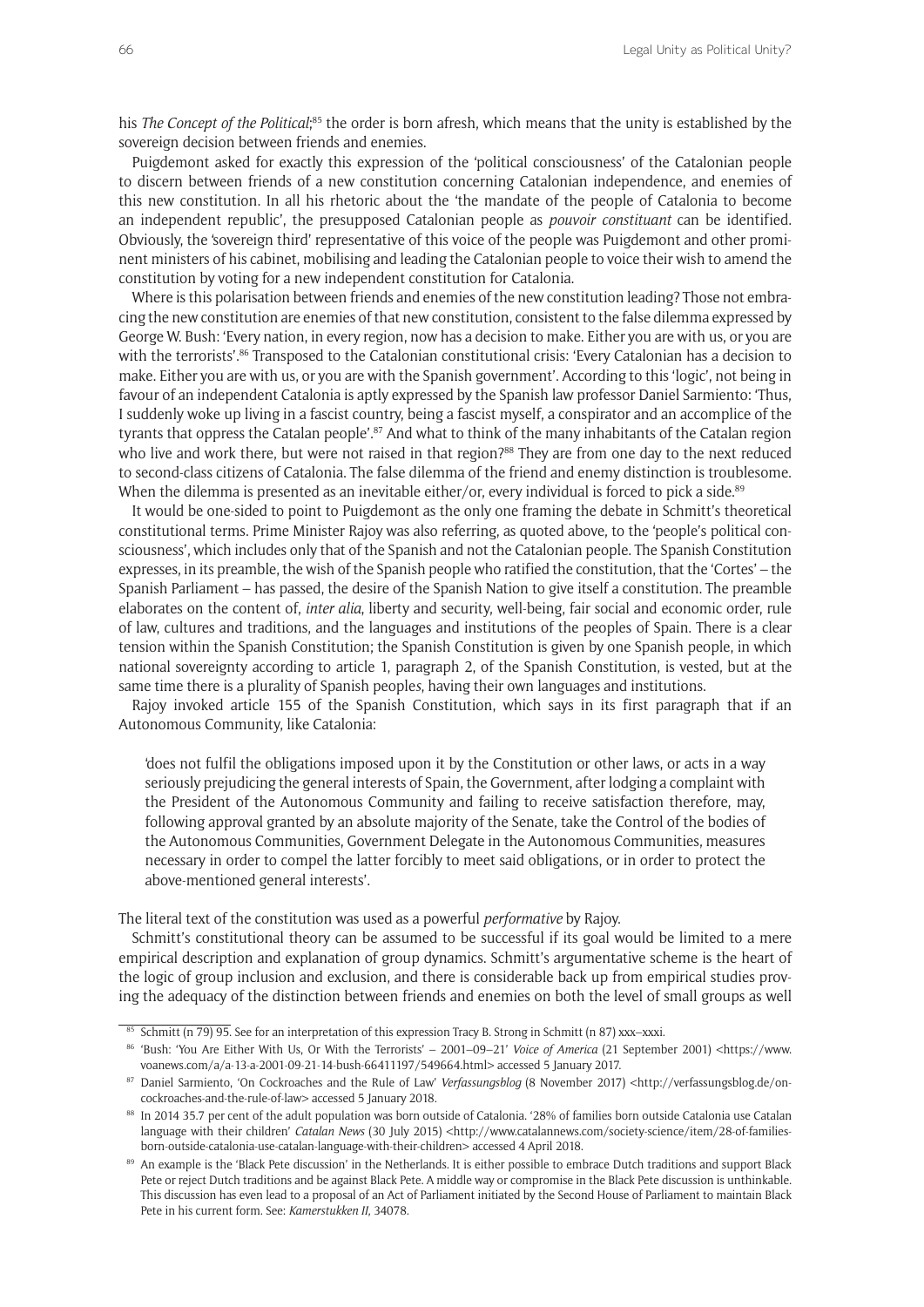as political unities. Also Schmitt's emphasis on the need of a decision is evident; decisions are needed to cut-off discussions, and this cutting-off establishes certainty for the group members. But Schmitt's constitutional theory is not limited to an empirical description and explanation. His constitutional theory has a clear normative goal. In what has been stated above, Schmitt constantly settles the score with, what he calls, 'liberalism' with its 'positivist' attitude. Not only in *Constitutional Theory*, but also in his works ranging from the mentioned *Statute and Judgment* wherein the insufficiencies of liberal 'positivism' were laid down, until Schmitt's enactment of the end of the age of 'juristic positivism' in *On the Three Types of Juristic Thought*, 90 his repugnance of the liberal world view – a world of endless conversation without any decision<sup>91</sup> – is evident. Defining politics as the decision between friend and enemy is not a descriptive definition, but a stipulation based on the rejection of liberalism.

It may come as a surprise that in modern democracies, as in Spain, the public debate is framed into Schmitt's antagonistic political theory on both the Catalan and the Spanish sides. As argued above, this is understandable from the constitutional tradition, dominant in many European countries. In Spain, notably, Schmitt has been a well-known constitutional theorist.<sup>92</sup> It is at least ironic that the debate during the Catalonian constitutional crisis is framed in the terminology of Schmitt, an intellectual that was appraised during the Spanish fascist era.<sup>93</sup> From the Catalonian side, more reluctance to the use of Schmitt's friendenemy-scheme could be expected; the insufficiency of this argumentative scheme with potential escalation of conflicts into a friend-enemy division of the population is evident. It is time to come up with an alternative constitutional theory. The Dutch constitutional theorist Hugo Krabbe developed a constitutional theory that abandons the central notions of Schmitt's theory of popular or national sovereignty. Discussing Krabbe will show that Schmitt's theory was already assumed to be highly problematic by his contemporaries. The potential of Krabbe's constitutional theory to replace Schmitt's constitutional theory will be investigated in the next paragraph.

### **III. Against Schmitt. Hugo Krabbe's Constitutional Theory A. The Determinacy of Constitutional Law**

As stated in the previous paragraph, the indeterminacy of constitutional law is central to Schmitt's analysis of constitutional law. Likewise, Krabbe, a very prominent Dutch constitutional theorist of the first half of the 20th century, takes the problem of the determinacy of law at the core of his analysis. Despite Krabbe's importance in the fields of constitutional law and legal theory, Krabbe's work does not receive the attention he deserves. In his own lifetime he received international acknowledgment with his major work *De modern staatsidee* being translated into German (*Die moderne Staatsidee*), English (*The Modern Idea of the State*) and (parts of it into) French (*L'idée moderne de l'état*).94 In particular, the fact that the translation of Krabbe's masterpiece was undertaken in the United States by the well-known political philosopher Georg H. Sabine and professor of political science George J. Shepard, who wrote 80 pages of translators' introduction, is quite exceptional. The English translation was available in 1922, only three years after the German edition, which served as source text for the translation. The great attention to his work during his lifetime contrasts with the moderate appreciation by his constitutional law colleagues at his time. Despite being the teacher of Roelof Kranenburg, an important constitutional law professor and politician who defended Krabbe's main ideas until the end of his career,<sup>95</sup> Krabbe's work was received with criticism by Dutch constitutional

<sup>&</sup>lt;sup>90</sup> Carl Schmitt, *On the Three Types of Juristic Thought* (first published 1934, Joseph W. Bendersky tr, Praeger 2004) 90. Tunku Varadarajan, 'Catalonia's 'Kangaroo Referendum' Leaves Spain in Poisonous Gridlock' *Politico* (2 October 2017) <[https://www.](https://www.politico.eu/article/carles-puigdemont-catalonia-referendum-spain-kangaroo-referendum-leaves-spain-in-poisonous-gridlock) [politico.eu/article/carles-puigdemont-catalonia-referendum-spain-kangaroo-referendum-leaves-spain-in-poisonous-gridlock>](https://www.politico.eu/article/carles-puigdemont-catalonia-referendum-spain-kangaroo-referendum-leaves-spain-in-poisonous-gridlock) accessed 5 January 2017.

<sup>91</sup> Carl Schmitt, *Die geistesgeschichtliche Lage des heutigen Parlamentarismus* (Duncker & Humblot 1926).

 $92$  Since the end of the 1920s Schmitt's work was popular among Spanish constitutional scholars, especially because of Schmitt's appraisal of the Spanish counterrevolutionary Juan Donoso Cortés (1809–1853), a distant descendant from the 'Conquistador' Hernán Cortés. Schmitt started studying Donoso Cortés' work at the start of the 1920s and his study culminated in his 1950-publication *Donoso Cortés in gesamteuropäischer Interpretation* (*Donoso Cortés in Pan-European interpretation*), containing four essays on Cortés. See Carl Schmitt, *Donoso Cortés in gesamteuropäischer Interpretation* (Greven 1950).

<sup>93</sup> Schmitt was a highly esteemed academic in fascist Franco-Spain. His daughter Anima was married to a Spanish law professor in Galicia, and Schmitt – called in Spanish 'Don Carlos' – was appointed in 1963 as honorary member of the *Instituto de Estudios Políticos*, the think-tank of the Falange fascist movement. See Jan-Werner Müller, *Ein gefährlicher Geist. Carl Schmitts Wirkung in Europa* (Wissenschaftliche Buchgesellschaft 2007) 146.

<sup>94</sup> Only recently the project started to translate the major work of the Dutch private law Paul Scholten into English.

<sup>95</sup> Besides Roelof Kranenburg, other constitutional scholars were also inspired by Krabbe. Elzinga mentions E. van Raalte, F.J.A. Huart and I. Samkalden. I would add to this list J.J. Boasson who wrote on theory of the legal consciousness ('leer van het rechtsbewustzijn') the well-wrought book J.J. Boasson, *Het rechtsbewustzijn. Een onderzoek naar het leven der rechtsidee in het individueel bewustzijn* (Martinus Nijhoff 1919).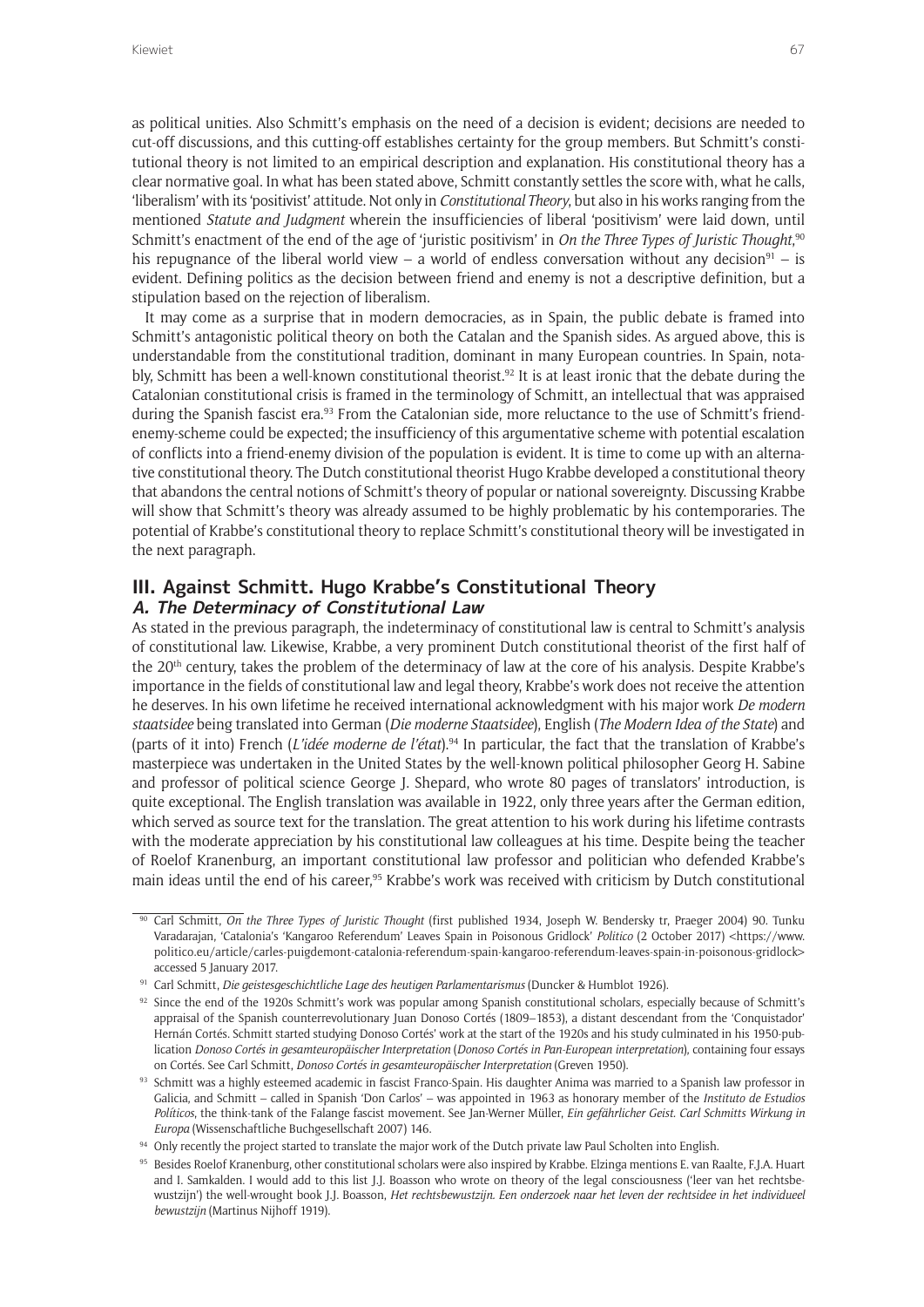law scholars. The positive appreciation for his work is still often restricted to the idealism and imaginative power of his work.96

In some regards, Krabbe's theory of constitutional law is similar to that of Hans Kelsen. Carl Schmitt pointed out in in a short review of *Political Theology* the parallels of Krabbe's and Kelsen's recent works:

'His [Krabbe's] theory of laws rests on the thesis that it not the state but law that this sovereign.97 Kelsen appears to see in him only a precursor of his own doctrine identifying state and legal order. In fact, Krabbe's theory does share a common ideological root with Kelsen's result, but precisely where Kelsen was original, in his methodology, there is no connection between the exposition of the Dutch legal scholar and the epistemological and methodological distinctions of the German neo-Kantian'.98

Recently, Giuliana Stella also drew attention to the work of Krabbe by calling him just like Schmitt a 'precursor of the Pure Theory of Law' in the handbook *Legal Philosophy in the Twentieth Century*. 99 Also Jochen von Bernstorff recently related Krabbe's theory to Kelsen's.100 Kelsen's project of the Pure Theory of Law (*Reine Rechtslehre*) is well-explained by many scholars,<sup>101</sup> but Krabbe's project, on the contrary, still remains unknown for many.

The idea of psychic monism is at the core of Heymans's theory.<sup>102</sup> The central notion of this theory is consciousness. Heymans differentiated between consciousness and brain processes. There is no direct access to brain processes, but all people have access to our consciousness. Heymans introduced the thought experiment of an ideal observant who would be able to have unlimited access to one's brain.<sup>103</sup> This ideal observant would register that the same consciousness processes of the human test subject have the same regularities over time. These regularities contain probably also the source of the observations of the brain processes in the consciousness of the ideal observant. This probability is the fundamental principle of the Heymans's psychic monism.104 Every consciousness process corresponds with a simultaneous brain process as physiological counterpart. Therefore, the brain processes are nothing more than the sensory representation of the processes of the consciousness. Consciousness, according to Heymans, can be directed toward different contents.105 It can have, for example, an esthetical or religious content, but it can also have an ethical content, and its content can also be legal. In that case one speaks of legal consciousness.

Schmitt's remark that 'Kelsen was original' with his epistemological and methodological distinctions of neo-Kantianism, and thereby implying that, Krabbe was not,106 is not justified because Heymans' modern psychology was the backbone of his legal theory. Krabbe's 'epistemological and methodological distinctions' were based on pure empirical research into the nature of law as a fact of legal consciousness. Kelsen's neo-Kantianism seems, in contrast to Heymans' project, particularly based on a dogmatic distinction between 'is' and 'ought', which was indebted to Kant's distinctions in *Critique of Pure Reason* (*Kritik der reinen Vernunft*).

<sup>96</sup> D.J. Elzinga, 'Leven en werk van Hugo Krabbe' In: D.J. Elzinga, *De staat van het recht. Opstellen over staatsrecht en politiek* (Tjeenk Willink 1990) 72–73. Elzinga: 'Krabbe's denkbeelden hadden en zekere naïviteit'. 'Het is dit idealistische ontwikkelingsperspectief dat velen destijds in de collegebanken heeft geboeid en waarvan ook nu nog een sprong overspringt als men Krabbe's werk tot zich neemt'.

<sup>97</sup> Quotation in the original. His work on this subject was originally published in 1906; the enlarged edition appeared in 1919 under the title: Hugo Krabbe, *The Modern Idea of the State* (die Moderne Staats-Idee) (George H. Sabine and Walter J. Shepard tr, Springer 1927).

<sup>98</sup> Schmitt, *Political Theology* (first published 1985, George Schwab tr, University of Chicago Press Books 2005 ) 21–22. Schmitt calls Kelsen, who was born in Prague and raised in Vienna, incorrectly a '*German* neo-Kantian'.

<sup>99</sup> Giuliana Stella, 'Precursors of the Pure Theory of Law: Hugo Krabbe' In: Enrico Pattaro & Corrado Roversi (eds), *Legal Philosophy in the Twentieth Century: The Civil Law World. Volume 12. Tome 1* (Springer 2016) 65–71. Stella refers with 'Pure Theory of Law' to Kelsen's project to establish a legal science as a pure science of norms.

<sup>&</sup>lt;sup>100</sup> Jochen von Bernstorff, *The Public International Law Theory of Hans Kelsen. Believing in Universal Law (CUP 2010) 65 footnote 104.* Also the German political scientist Wilhelm Hennis discussed Krabbe in relation to Schmitt in his PhD thesis of 1951. Wilhem Hennis, *Das Problem der Souveränität. Ein Beitrag zur neueren Literaturgeschichte und gegenwärtigen Problematik der politischen Wissenschaften* (first published in 1951, Mohr Siebeck 2003) 24–27.

<sup>101</sup> E.g. the standard work in Dutch on Kelsen's Pure Theory: J.H.M. Klanderman, *Ratio, wetenschap en recht. Een onderzoek naar de opvatting van 'wetenschap', 'recht' en de 'Grundnorm' in de Reine Rechtslehre van Hans Kelsen* (Tjeenk Willink 1988). In English: Lars Vinx, *Hans Kelsen's Pure Theory of Law. Legality and Legitimacy* (OUP 2009).

<sup>102</sup> 'Het psychisch monisme'(*Koninklijke Bibliotheek Nederland*) [<https://www.kb.nl/themas/filosofie/gerard-heymans/het-psy](https://www.kb.nl/themas/filosofie/gerard-heymans/het-psychisch-monisme)[chisch-monisme>](https://www.kb.nl/themas/filosofie/gerard-heymans/het-psychisch-monisme) accessed 9 January 2018.

<sup>&</sup>lt;sup>103</sup> ibid.

<sup>104</sup> Gerard Heymans, *Inleiding in de metaphysica* (Wereldbibliotheek 1933) 290.

<sup>105</sup> Hugo Krabbe, *The Modern Idea of the State* (Appleton 1922) 46.

<sup>106</sup> Schmitt (n 98) 22.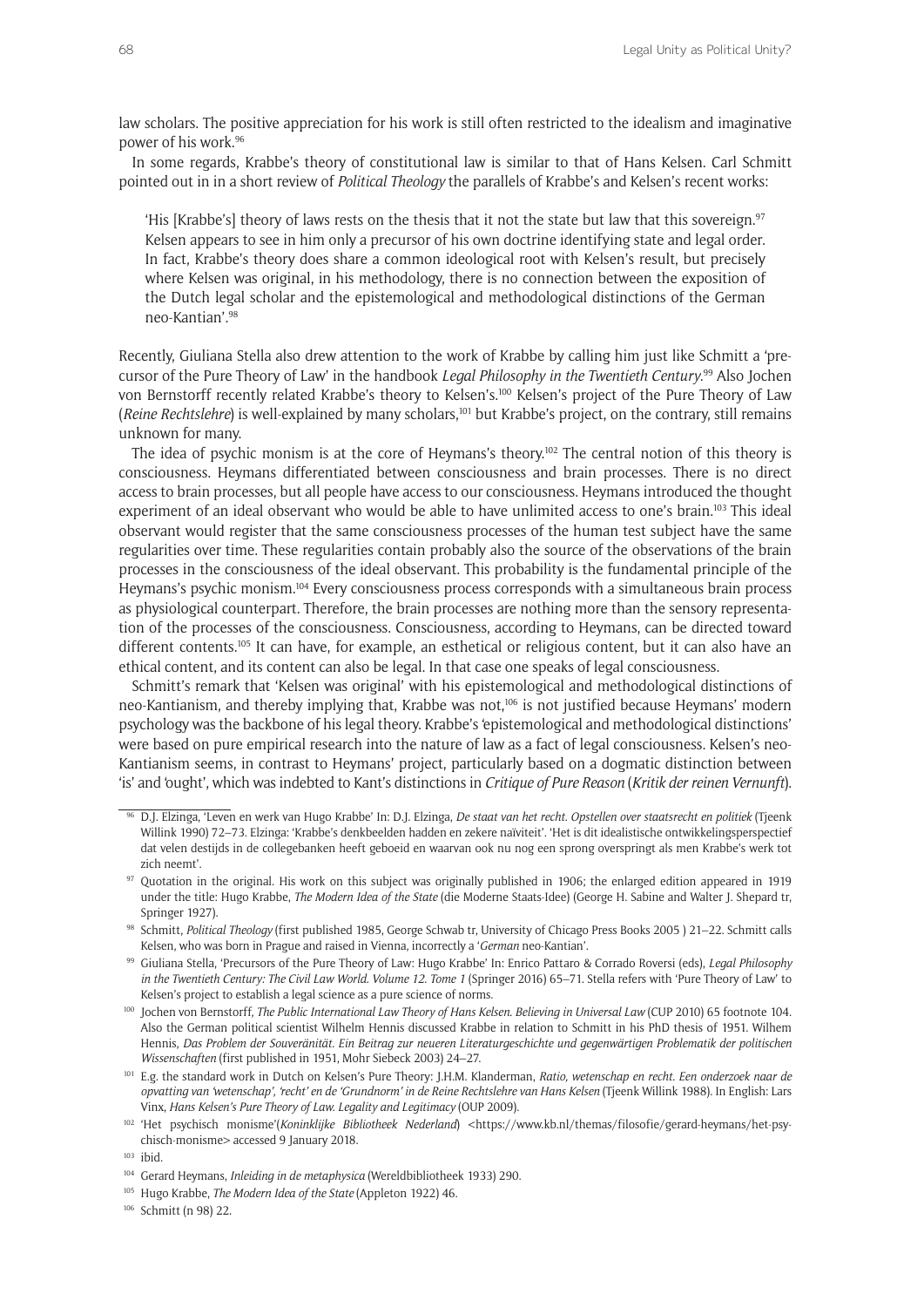An important part of Krabbe's theory can be brought down to the challenge, exactly as in Schmitt's theory, of the indeterminacy problems of constitutional law. Schmitt insisted that the indeterminacy of constitutional law is unresolvable. Krabbe's position on the determinacy of law is diametrically opposed to Schmitt's. Instead of claiming a very high degree of indeterminacy, Krabbe's position is that of the complete determinacy of law. Despite some major differences, this proposition on the determinacy of law is argued quite similarly to Dworkin's argumentation in *Law's Empire*. Krabbe's claim of the complete determinacy of law is, similar to Dworkin's, is not argued by way of the proposition ascribed to 'legal formalism' or 'mechanical jurisprudence'. As already pointed out in part I.B, Krabbe and Dworkin share their notion of legal unity, understood as unity of content of the law.

Schmitt not only describes Kelsen as suffering from this defective insight, 'the old liberal negation of the state *vis-à-vis* law and the disregard of the independent problem of the realization of law', but adds to this that the 'conception has received exposition by Hugo Krabbe'.107 It is true that Krabbe renounces, what he called, a 'legal pope'.<sup>108</sup> We can only obtain 'law plus certainty' according to Krabbe, if we would be submitted to this legal pope.109 Krabbe proceeded, 'by absence of believers there has been no legal pope available yet'.110 Absolute certainty of outcomes is not only nearly impossible to accomplish, but also undesirable because people should submit themselves to an ultimate highest force, like the Pope. Such a conception of law is certainly not compatible with Krabbe's conception of the modern idea of the state.

Krabbe's legal theory solved one of the central problems of jurisprudence, that is, the 'gaps' in the law,<sup>111</sup> by using the central idea of Heymans's psychology, the notion of legal consciousness. Krabbe sees a problem – just as Dworkin would, more than 50 years later – in the pedigree thesis, which strictly discerns legal and non-legal. Dworkin's test-case to attack the untenability of the pedigree thesis was based on the argument of hard cases, that law strictly understood as a model of rules could not host legal principles which do not have the 'all or nothing' character of rules, but rather direct towards a certain solution in matters of degrees. The test-case of an adequate theory of law for Krabbe was the acknowledgment of the legal validity of customary law.112 The problem of customary law is that there is no authoritative actor who created or acknowledged a certain norm, but legal validity is ascribed to a certain existing (customary) practice.113 Krabbe proved that his theory could withstand this theoretical challenge which was the litmus test for an adequate theory of law. According to Krabbe, all law is based on the legal consciousness; the sense that something is right.<sup>114</sup> It does not matter if it is, what Krabbe called, 'positive law, customary law or the unwritten law in general'.115 There is only one ultimate source of law, the legal consciousness, on which the validity of all law is based. <sup>116</sup>

According to Krabbe, most, and especially the dominant, constitutional theories failed to explain a simple but central feature of law.117 This feature is the bindingness of law. The dominant theory of law in Krabbe's time was the command theory, also called imperative or will,<sup>118</sup> theory of law. The basic proposition of this command theory is that law is merely a set of commands. A command is issued by a person who is not bound by the command itself. The recipients of the commands are obliged to adhere to the commands. Every valid command must be followed. This command theory failed in an important aspect. It cannot explain why people normally follow legal rules, therefore failing to explain the normativity of law. It is strange to assume in general that a legal rule is followed only because of the potential sanction that is issued when breaking the law.<sup>119</sup>

<sup>119</sup> For some types of rules the command theory may offer an adequate explanation of the reasons why rules are followed. The typical examples are of rules which prescribe certain behaviour or demand to refrain from certain behaviour, and breaking the rule is threatened with a sanction.

 $\overline{107}$  ibid

<sup>108</sup> Hugo Krabbe, *Het rechtsgezag* (Martinus Nijhoff 1917) 31. Original quote: 'Recht plus vastheid zou alleen te verkrijgen zijn wanneer wij stonden onder een rechtspaus. […] Bij gebrek aan geloovigen is zulk een rechtspaus nog niet aanwezig.'

<sup>109</sup> ibid. 31.

<sup>&</sup>lt;sup>110</sup> ibid. The author's translation.

<sup>111</sup> This terminology was used by Schmitt in his attack on the 'dominant' doctrine within constitutional law in part II.A of this article.

<sup>112</sup> Dölle, *Over ongeschreven staatsrecht* (Noordhoff 1988) 33–39.

<sup>113</sup> Ruiter, *Institutional Legal Facts* (Springer 1993) 36, footnote 69.

<sup>114</sup> Krabbe (n 105) 47.

<sup>115</sup> ibid.

<sup>116</sup> ibid.

<sup>&</sup>lt;sup>117</sup> It can be discussed if bindingness is a necessary condition of law in cases of, for instance, soft law. At least bindingness appears as a central element of most of the law.

<sup>118</sup> For instance in Hans Kelsen, *Die Hauptprobleme der Staatsrechtslehre* (Mohr 1911) 97 ff.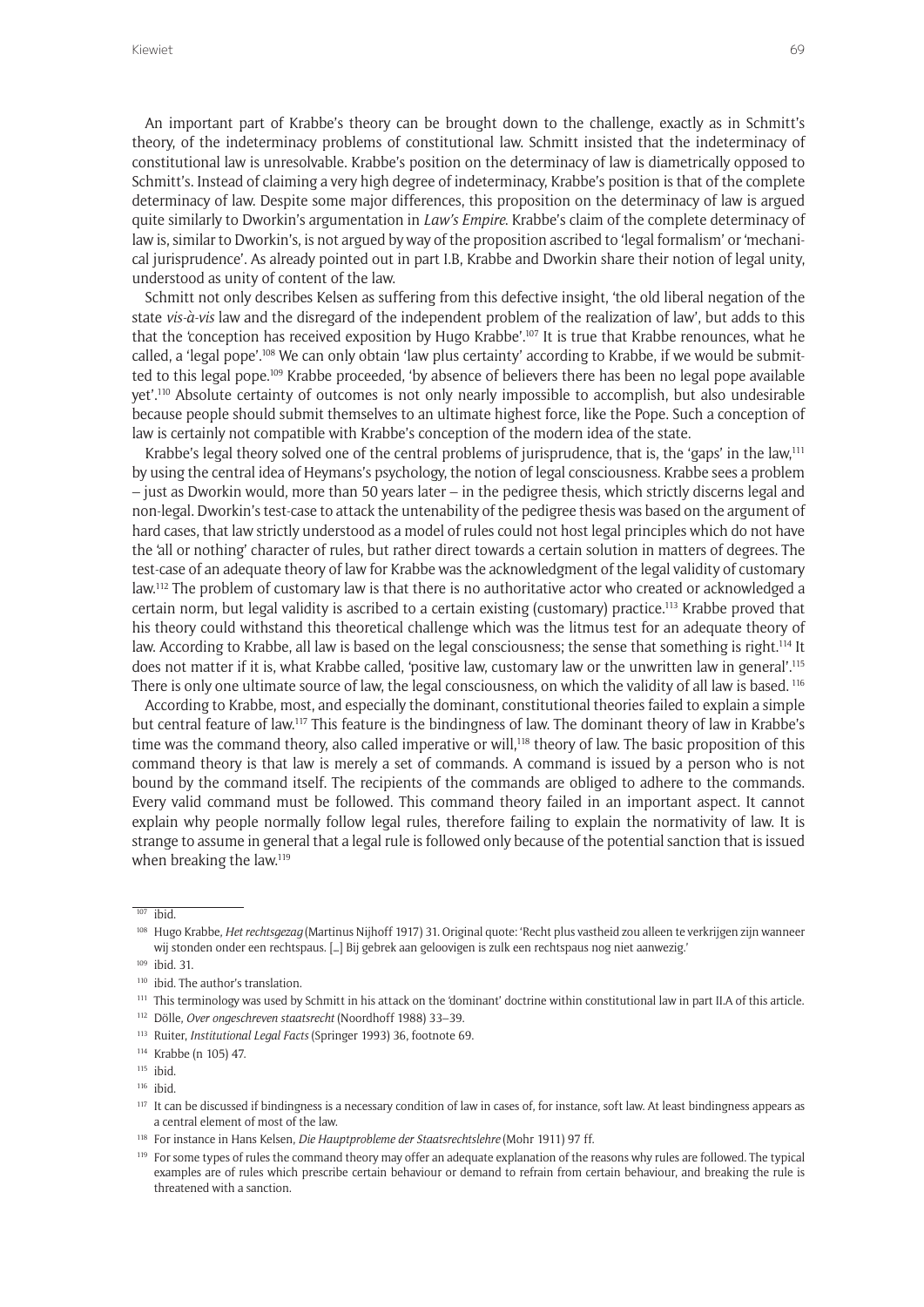Krabbe's solution of the indeterminacy problem by reference to the psychological fact of legal consciousness was criticised by many scholars.120 The core of the criticism revolves around the problem of the foundation of the validity of law on psychology. Krabbe parcels out the legal philosophical question of the validity of law to psychology. But this parcelling-out ignores the fact that amongst academic psychologists there is a heated discussion about the basic assumptions in psychology.<sup>121</sup> If Krabbe does not succeed with the empirical proof of the legal consciousness, his theory seems to be nothing less than a modern variant of a natural law theory, which also assigned the validity of all law to an ultimate force, like a divine force or reason. Consequently, Krabbe's goal to ground the validity of law on a solid scientific foundation would in that case not be reached.

Krabbe convincingly refuted Schmitt's legal theoretical proposition of the necessity of a person or instance that effectively takes a sovereign decision in case of an unforeseen legal 'gap'. Schmitt's legal theory ultimately relies on the assumption of the necessity of a sovereign who decides, which is nothing other than a slight modification of the theories in the tradition of the command theory of law.<sup>122</sup> Being indebted to the same flawed legal theory as the command theorists, Schmitt's legal theory is subject to the same criticism to, in essence, the failure to explain the normativity of law. Krabbe's stance can also, in a certain respect, be interpreted as a normative one. It is the abhorrence of a concept of law that relies on submitting the people under the sovereign's will. This might also be the case with Hart, but he at least does not use it as an argument against the tradition of the command theory. As stated, Krabbe deems legal unity, resulting from an ultimate sovereign who, with his decisions, takes away all legal uncertainty and, thereby creates political unity, both impossible and undesirable.

#### **B. Constitutional Amendment**

So far the discussion of Krabbe's theory has mainly focused on his critique of other theories, which, in essence, claim that the bindingness of law follows from the submission of the people under a higher power. In Krabbe's theory there is, in contrast to Schmitt's, no need for a criterion of 'the political'. A distinction between political unities, which are characterised by their decisions between friends and enemies, is at odds with the idea that legal consciousness is a universal feature inherent to all human beings. This universal nature of legal consciousness does not necessarily mean that it is developed among everybody to the same degree.

Krabbe dealt with the topic of constitutional revision in many of his works. Provokingly, in 1906 Krabbe wrote that the Dutch written constitution (Grondwet) 'of all acts is the least complied with'.<sup>123</sup> Krabbe's position on constitutional change raised the question on how legal consciousness can be accurately determined in a society at a particular point. This is without doubt a problematic part of his theory. His perhaps unsatisfactory answer to the question of how an utterance of legal consciousness can be determined, is by the majority rule. In Krabbe's theory it is conceivable that people consult their legal consciousness, but come up with different positions of what is lawful or not. We all start our lives with just a feeling or instinct of right and we develop this into a more developed sense of right.<sup>124</sup> Not everyone's legal consciousness is developed at the same level, as some people's legal consciousness stays on the level of only a feeling or instinct of right. But unity of legal norms is in itself, according to Krabbe, the highest command of legal consciousness.125 This unity of legal norms can only be determined quantitatively.<sup>126</sup> This quantitative way of establishing a legal norm may sound arbitrary, and it may disregard the rights and interests of minorities. It depends on the honesty of those who pursue what the legal consciousness demands. The only protection of the rights and interests of minorities follows from the fact that it cannot be in accordance with legal consciousness to harm them.

In part I.C of this article it was noted that the Spanish Constitution distinguishes between a light and a strengthened constitutional amendment procedure. Krabbe is strongly opposed to a strengthened constitutional amendment procedure. The development of the legal consciousness should, according to him, find its

<sup>120</sup> C.M. Zoethout, 'H. Krabbe (1857–1936)' In: J.M. Smits, C.J.H. Jansen and L.C. Winkel (eds), *16 Juristen en hun filosofische inspiratie* (Ars Aequi 2004) 16–27, 24–25.

<sup>121</sup> Dölle (n 116) 35–36.

<sup>&</sup>lt;sup>122</sup> The main theorists in this tradition are Thomas Hobbes, Jeremy Bentham and John Austin.

<sup>123</sup> H. Krabbe, 'De heerschappij der Grondwet' (1906) 4 *De Gids* 371, 371. In the Dutch original: dat de grondwet 'van al onze wetten het minst wordt nageleefd'.

<sup>124</sup> Krabbe (n 105) 46.

<sup>125</sup> ibid. 47.

<sup>126</sup> ibid. 47.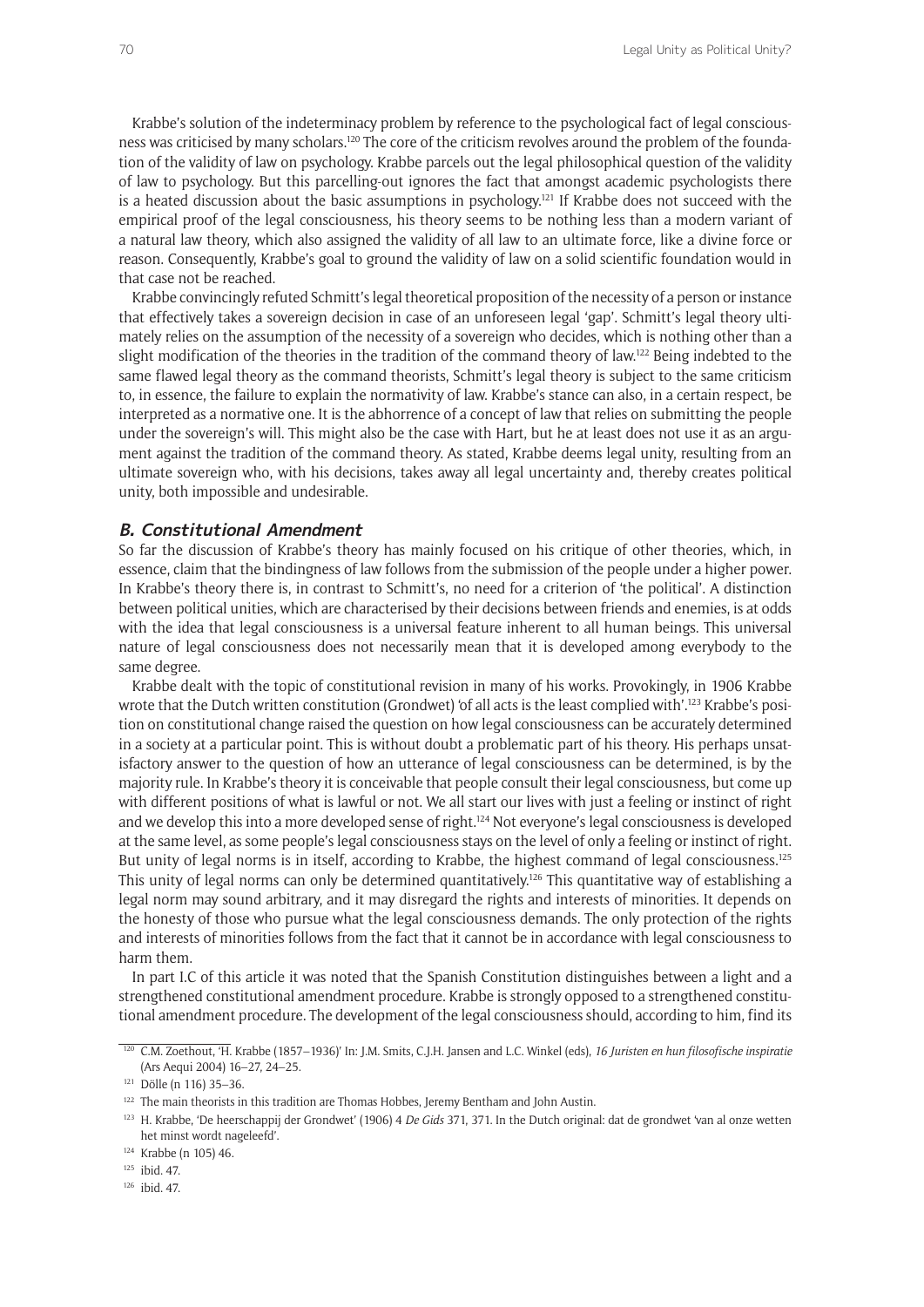expression in the constitution, without a 'right of veto of a small minority'.<sup>127</sup> Krabbe's position is that the historical utterances of legal consciousness are not important. Only the current legal consciousness can bind the people, not that of previous generations.<sup>128</sup> In the case of the Catalonian constitutional crisis, the change of the Spanish Constitution should not depend on a strengthened constitutional amendment procedure. According to Krabbe's theory, the wish of the majority of the people would be decisive. It can be difficult to establish what the majority is, and the Catalonian constitutional crisis illustrates this point. Should only the inhabitants of Catalonia be asked for their opinion, or also the Spanish people in its entirety? Further questions arise concerning the requirements of a minimum turnout at a referendum, and how a majority at a referendum should be compared with a majority in Parliament or with a decision of the Constitutional Court. The rule of the majority is not easily established.

### **IV. Conclusion**

The historical outline of recent Spanish history, dating from Franco's death on 20 November 1975 until now, showed how troublesome the political constellation in Spain is. There is still a strong tension between centralist aspirations of the Madrid government on one hand and, on the other hand, wishes for more decentralisation in regions like the Autonomous Community of Catalonia. Legal unity, understood as the political unity of Spain, is at stake. This is not only an issue regarding Spanish national unity. The European Union is confronted with questions on how to deal with Catalonia's wish of secession, and also the possible claims of Scotland or Northern Ireland to secede from the United Kingdom in light of Brexit. However, the legitimacy of secession under international law fell outside of this article's scope. The focus of this article was limited to the constitutional theoretical analysis of constitutional change in light of legal unity, comparing the constitutional theories of Carl Schmitt and Hugo Krabbe on this point.

A first step was the conceptual analysis of the idea of legal unity. A distinction between form and content of the law helped to clarify different claims that are made with reference to legal unity. In the Catalonian constitutional crisis, a third conceptualisation of legal unity, the political claim of the highest authority to rule over a certain territorially demarcated area with a certain people, is made on both the Catalonian and Madrilenian side. After the discussion of the political-historical context of the Catalonian constitutional crisis, Spanish constitutional law regarding constitutional revision was briefly discussed. The Catalonian government's claim of secession could not be supported by the Spanish Constitution because of the lack of such provision. The Catalonian government could only achieve its goal by informally changing the Spanish Constitution. In the case of informal constitutional change, it depends on the actual support of the change as to whether the change is successful or not. At this point it does not look like the Catalonian government successfully claimed Catalonia's right of secession.

This article applied two constitutional-theoretical approaches to the Catalonian constitutional crisis. As mentioned, legal unity in the Catalonian crisis must be understood as political unity. The constitutional theory of Carl Schmitt fits this type of legal unity claim. The political unity, according to Schmitt, is based on the distinction between friends and enemies. Both the Catalonian standpoint, and the Madrilenian stance, express the mutually exclusive positions of friends and enemies of the Catalonian and the Spanish Constitutions. A choice by the members of society between one of these two positions is inevitable. Such antagonistic politics have predictable results. Catalans accuse Rajoy's government of nationalist centralism that goes back to the fascist Franco-era. Many Spanish people, at their turn, view the Catalan secessionist movement as a nationalist movement, which is strengthened by the fact that they seek the vicinity of other nationalist secessionist movements.129 A reasonable compromise between the interests of Catalonia and the central Spanish government seems to be difficult to reach because of the escalation of the conflict on both sides.

Schmitt's constitutional theory was compared with the opposed position of Hugo Krabbe. The constitutional theories of Carl Schmitt and Hugo Krabbe are, at their core, stances towards the determinacy of

 $\frac{127 \text{ Krabbe (n 123) } 400.1 \text{h}$  the Dutch original: 'vetorecht der kleine minderheid'.

<sup>&</sup>lt;sup>128</sup> This position is also ascribed to Thomas Jefferson who claimed that the dead may not govern future generations. Maarten Colette quoted Edmund Burke with regard to the rigidity of formal constitutional change: 'A state without the means of some change is without the means of its conservation. Without such means it might even risk the loss of that part of the constitution which it wished the most religiously to preserve'. See Maarten Colette, 'What Would Jean-Jacques Rousseau Think of Catalonia?' *Vereniging*  voor Wijsbegeerte van het Recht (20 November 2017) <[http://www.verenigingrechtsfilosofie.nl/column-what-would-jean-jacques](http://www.verenigingrechtsfilosofie.nl/column-what-would-jean-jacques-rousseau-think-of-catalonia-door-maarten-colette)[rousseau-think-of-catalonia-door-maarten-colette](http://www.verenigingrechtsfilosofie.nl/column-what-would-jean-jacques-rousseau-think-of-catalonia-door-maarten-colette)> accessed 2 January 2018.

<sup>&</sup>lt;sup>129</sup> Especially of the Belgian Nieuw-Vlaamse Alliantie of Bart De Wever. 'Puigdemont bedankt "vrienden van de N-VA" op bijeenkomst burgemeesters in Brussel' *Het Laatste Nieuws* (7 November 2017) [<https://www.vlaamsnieuws.be/2017/11/puigdemont-bedankt](https://www.vlaamsnieuws.be/2017/11/puigdemont-bedankt-vrienden-van-de-n-va.html)[vrienden-van-de-n-va.html](https://www.vlaamsnieuws.be/2017/11/puigdemont-bedankt-vrienden-van-de-n-va.html)> accessed 4 April 2018.